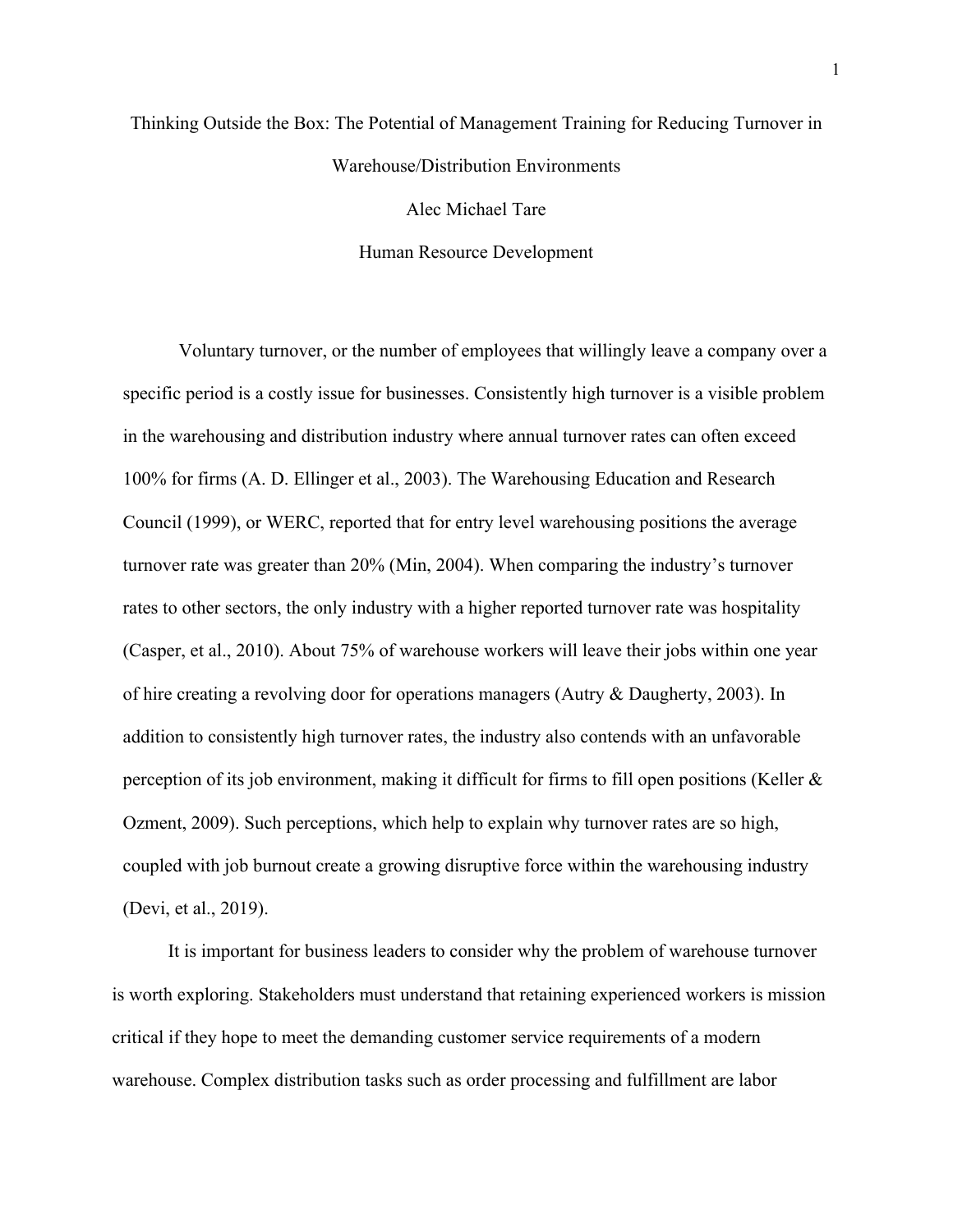intensive and require trained workers to efficiently complete them. The high turnover rates along with increased order volumes from a growing e-commerce economy exacerbate the challenges of managing warehouse operations (Chan & Chan, 2011; Min, 2004; Murphy & Poist, 1993; WERC, 1999). Labor shortages also force hiring managers to either leave positions open or hire candidates that they know are below standards, ultimately adding to the labor burden (Autry & Daugherty, 2003). Distribution firms cannot afford the lowered productivity and increased order processing errors that accompany high turnover (Gooley, 2001). To provide solutions for business leaders this analysis will first examine some of the foundational theories of turnover and its financial impact on firms. It will then discuss human resource (HR) devolution theory and provide evidence as to why managers should be the focus of training efforts to reduce turnover. It will next review relevant research and explore several case studies on management training in warehouses as well as the barriers that improved HR devolution currently faces. Additionally, the paper reviews an applied case study from the Mayo Clinic, a medical clinic in Scottsdale, Arizona. The Mayo case study illustrates the implementation of a successful management training program in response to the high turnover rates of its staff. Management training focused on developing the skills of the first-line managers is a cost-effective solution for turnover in the warehousing industry. The theory of HR devolution links strategic HR policy to the first-line manager. The role of the first-line manager is to directly supervise and guide warehouse employees. These operating managers serve as the intermediary agents between strategic decisions and practice (Kehoe & Han, 2019). Through the targeted training of line managers, firms will be able to reach more of their warehouse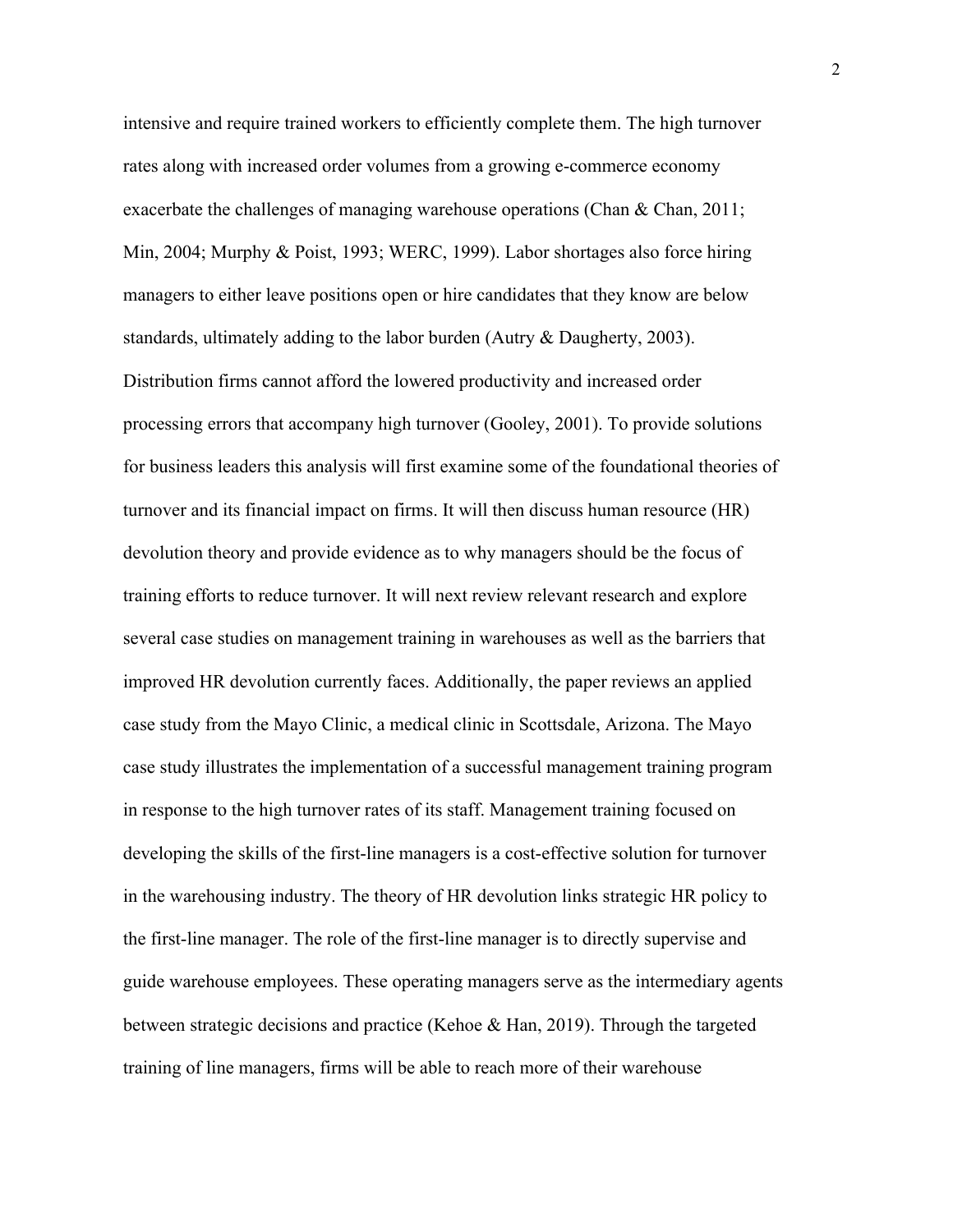employees in a significant way. Some parts of the traditional HR function (recruitment, selection, career development, evaluation, and rewards practices) pass on, or devolve to the line manager who has direct engagement with employees on a regular basis. Since line managers will be the most frequent point of contact with warehouse employees, it is important that they clearly understand the firm's strategic HR objectives (Kehoe & Han, 2019). Management training is a long-term solution to the issues presented because of its sustainability. Attempts to reduce turnover in the distribution industry by increasing wages have not proven effective nor financially sustainable. Despite hourly warehouse employees, such as forklift operators and order pickers, receiving periodic pay raises, there is not much relief for the shortage of labor (Min, 2007). For example, Min (2007) explains that warehouse hourly workers on average earned a wage increase of 3 to 4% in 2000. Regular pay increases at that rate would not be able to keep up with the growing demand for warehousing space requirements (reaching 6.5 billion cubic ft. in 2000) and the additional personnel required to operate such spaces (Min, 2007). Furthermore, even if increasing hourly wages did solve the problem of warehouse turnover temporarily, it would not be a sustainable solution in such a competitive labor market (A. E. Ellinger et al., 2005). Implementing management training and development as a cost-effective solution to the industry's problem of employee retention is possible; however, successful programs will require a foundational shift in the way companies value and develop their employees (Gooley, 2001).

## **Understanding Turnover**

Turnover, within a company or within an organizational subgroup, is a measured rate taken by dividing the number of employees that leave an organization throughout a period by workforce size (Hausknecht & Trevor, 2011). The concept of turnover must be explored to better understand its relationship with management training and development. While a great deal of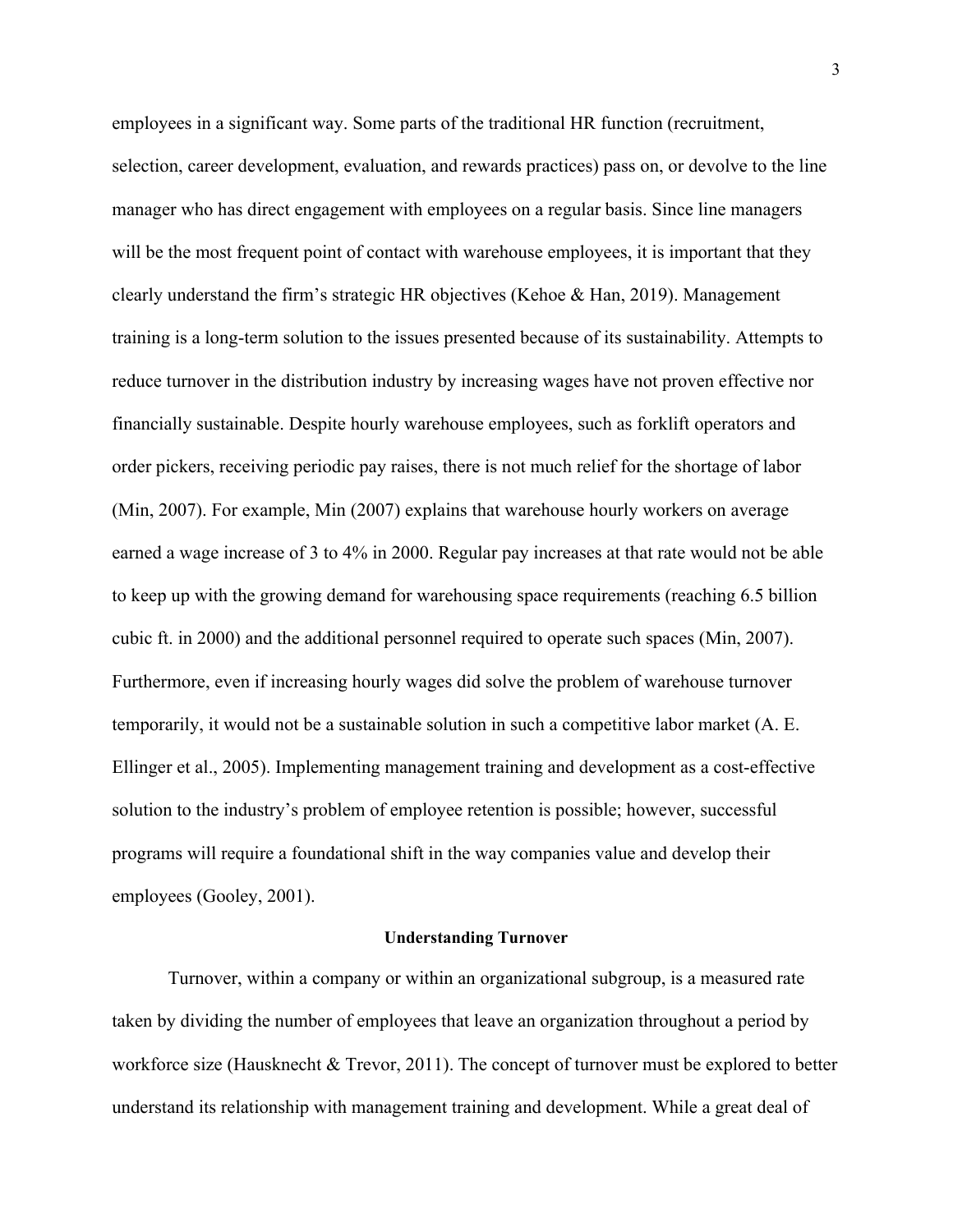research on turnover has been conducted, HR practitioners need to recognize the concept of voluntary turnover. Voluntary turnover is distinct from unavoidable turnover. Unavoidable turnover is a type of turnover where an employee leaves for reasons outside of their control. For example, an employee's spouse may receive a lucrative job opportunity in another region of the country and thus the employee resigns to relocate with their spouse. In this case, the reason the employee left is not related to job satisfaction or work environment. This employee is referred to as an unavoidable leaver (Abelson, 1987). Voluntary turnover occurs when the basis is more under the employee's control. These individuals are known as avoidable leavers. Notable characteristics commonly attributed to avoidable leavers are decreased job satisfaction and organizational commitment accompanied by increased job tension, and the presence of withdrawal cognitions (Abelson, 1987). By understanding these characteristics, firms can develop strategies to counteract avoidable turnover before it occurs. Not surprisingly, quality employees are less likely to be dismissed involuntarily (Hancock et al., 2013). Therefore, when avoidable turnover does in fact occur amongst a firm's quality employees, it has a greater negative impact than involuntary turnover (Allen et al., 2010). Within the warehousing industry, for example, it is important for firms to understand why employees leave warehouse jobs shortly after being hired. To answer that question, not only must firms understand the differences between employees that remain employed at a firm and those that leave of their own volition (Abelson, 1987), they must have greater insight into the general psychological mechanisms that drive turnover. Mobley (1977) suggests that there are several cognitive intermediary stages that precede an employee's voluntary decision to resign. No direct decision is made, but rather the decision to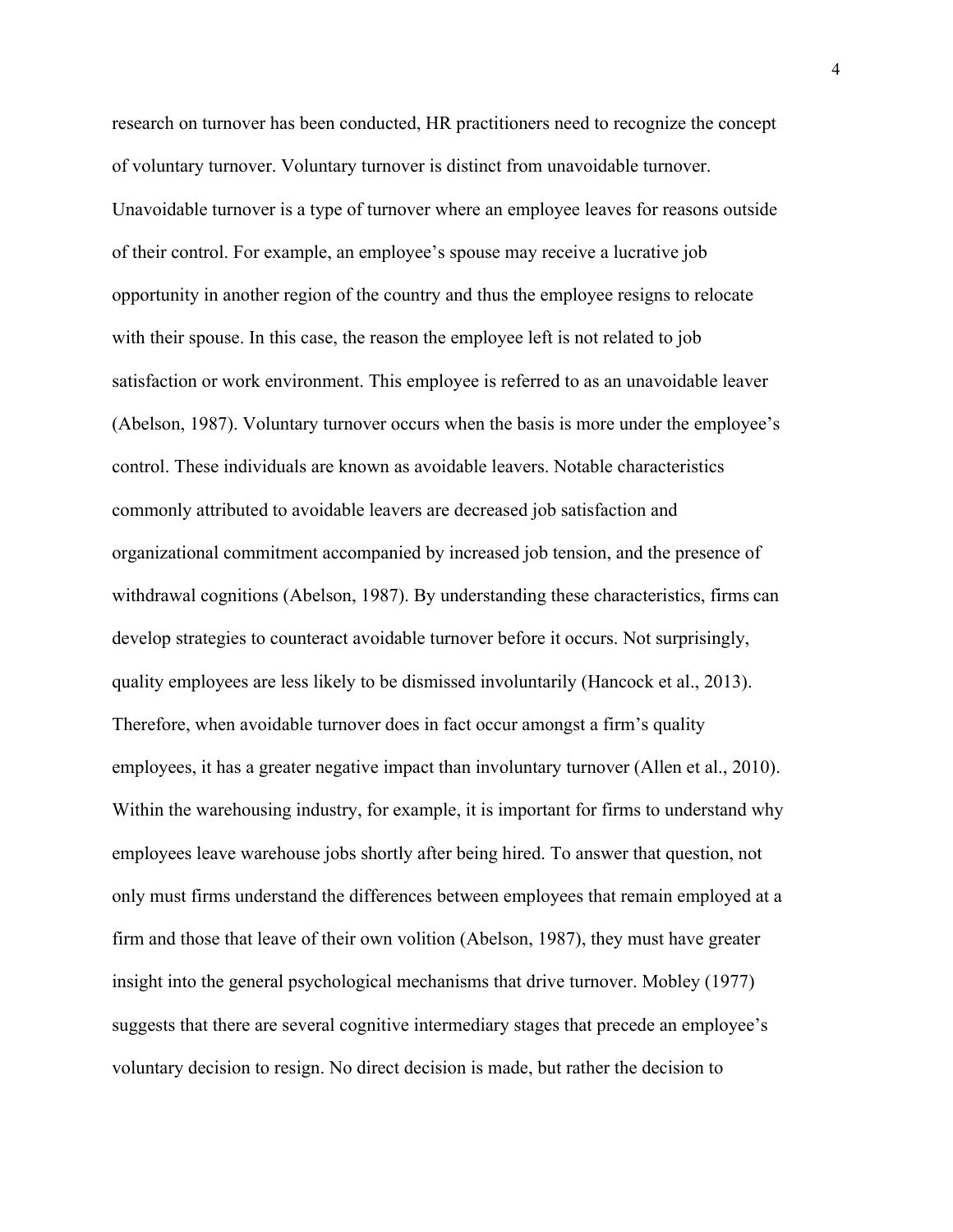turnover gradually occurs through a complex thought process. The model for the withdrawal process includes the following steps: "…evaluation of existing job, experience job satisfaction or dissatisfaction, thinking of quitting, evaluation of expected utility of search and the cost of quitting, intention to search for alternatives, comparison of alternatives vs. present job, intention to quit or stay, actually quits or stays" (Mobley, 1977, p. 238). This process is not binary, all inclusive, or necessarily sequential, but elements of it are present in cases of avoidable turnover in different permutations. By breaking down the stages of avoidable turnover, further empirical research will allow HR practitioners and firms to design specific solutions to address the issue. Concerning management development efforts, the objective is to teach managers how to proactively intercept turnover cognitions expressed by their employees before the intent to quit stage (Wheeler, et al., 2010).

# **The Costs of Turnover in the Warehousing Industry**

Once turnover has been computed, firms often attempt to establish its financial impact. Considering investments in recruitment, selection, training, and benefits, the total cost of turnover may be much greater than many firms realize. In some cases, the cost is as high as 150 to 200% of the departing employee's compensation (Daugherty et al., 2000; WERC, 1999). Hancock et al. (2013)'s meta-analysis on the relationship between turnover and firm performance supports the linkage between turnover and its negative impact on a firm. This negative relationship was found to be much stronger in the manufacturing and transportation industries, industries closely related to warehousing and logistics in terms of their purpose, structure, and employee demographics. In addition to examining turnover's overall impact on firm performance, Hancock et al. (2013) examines a theoretical model of turnover. The 2013 model focuses on turnover's individual organizational performance consequences within firms. Such indicators included "productivity, financial performance, customer outcomes, and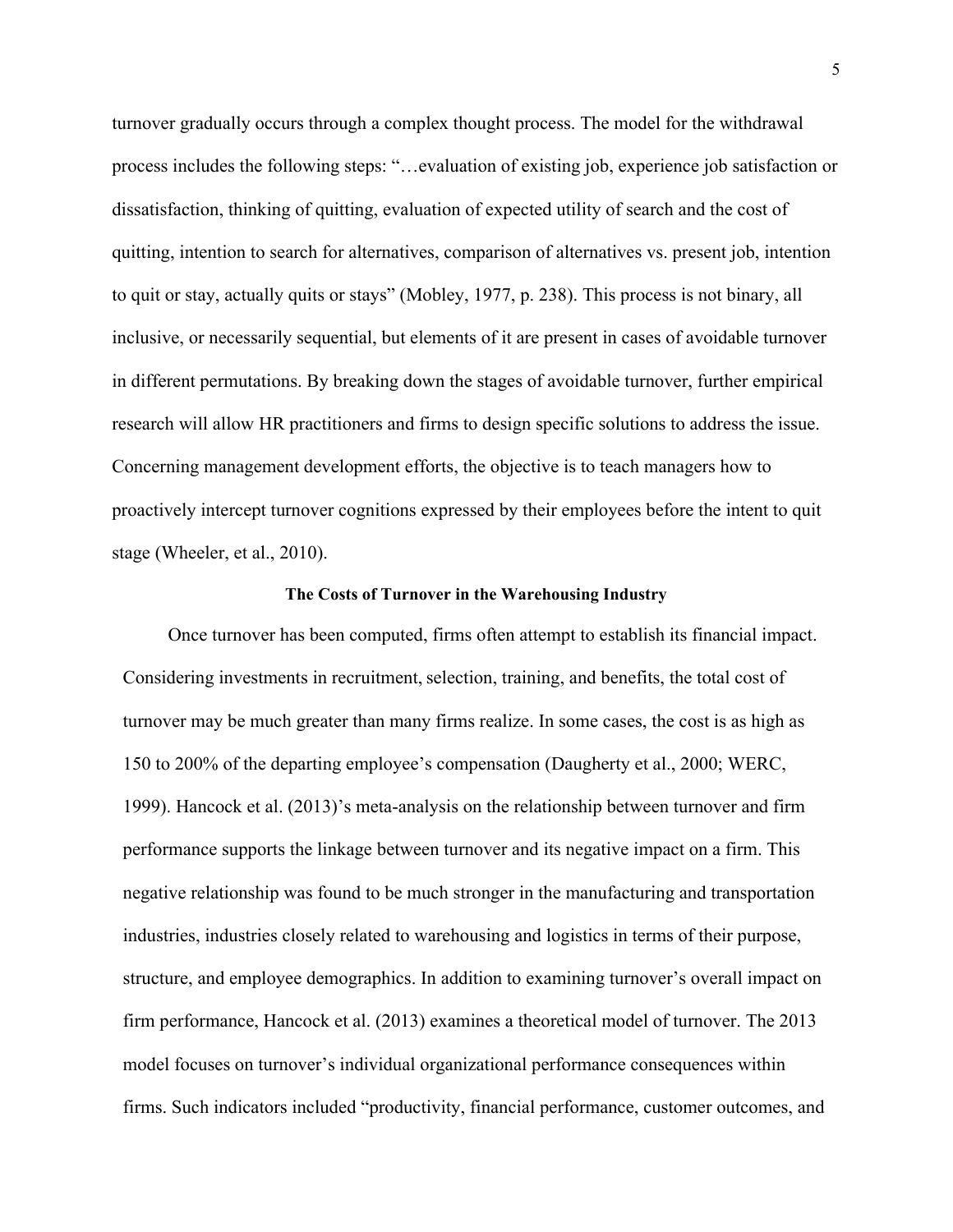safety/quality outcomes" (Hausknecht & Trevor, 2011, p. 354). Hancock et al., (2013) found that although turnover negatively affected all these aspects of firm performance, the negative relationship was stronger for customer service and quality/safety measures. Within the theoretical model, "customer outcomes" and "safety and quality outcomes" represent varying degrees of "…wait time, customer satisfaction, service quality, time lost, and waste," respectively (Hancock et al., 2013, p. 575). These factors are all relevant to the warehousing industry's evolving customer requirements, especially wait time and service quality.

Industry stakeholders must consider rising operating costs. In facilities lacking automation and advanced robotics warehousing is one of the highest costing logistical functions due to labor intensity (Murphy & Poist, 1993). For example, order picking, the primary warehouse function defined as selecting and packaging products from storage to fulfill customer orders is one of the most time-consuming of all warehouse activities (Chan & Chan, 2011; De Koster et al., 2006). The challenges created by warehousing's labor intensiveness stem from modern customer service requirements and increased order volumes. These expectations are likely to expand in the future, further increasing operating costs. For example, in the U.S., the average size of a new or replaced warehouse has increased by 58% between 1998 and 2002 (Min, 2004). These new facilities will of course require additional staff to operate, further adding to the turnover challenges that firms face. With the construction of more and more warehouses older facilities will need to be able to retain their best employees in an increasingly competitive environment. High turnover in warehouses impairs customer service levels through the loss of quality staff, preventing firms from remaining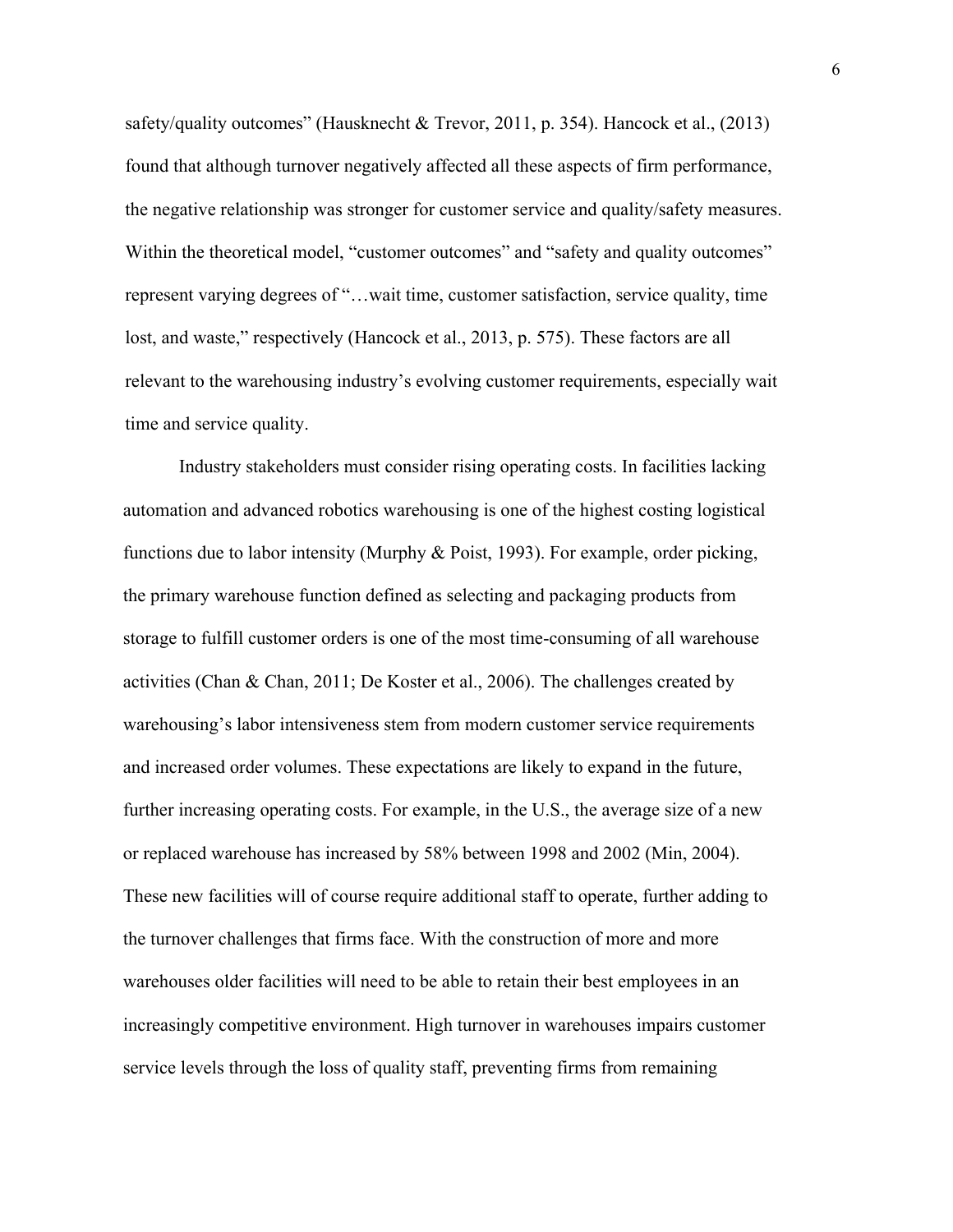competitive (Murphy & Poist, 1992). Losses in well trained workers result specifically in the loss of knowledge and expertise of those workers. Additionally, turnover can put a strain on remaining staff members until replacements are hired and trained, decreasing team morale. Depending on the time it takes to fill a position as well as the time required for training new staff, the service gaps caused by turnover lead to its negative long-term impact (Daugherty et al., 2000). Firms that can minimize turnover therefore gain an advantage over their competitors. Overall financial outcomes regarding turnover are also a point of issue. For example, Hancock et al., (2013) conclude in their meta-analysis that an increase of \$189,111 in profits at the unit level and \$24.8 million at the organizational level would be achievable by decreasing collective turnover rates by one standard deviation. The effect of turnover on profits compounds as the organization becomes larger. In 2009 the profits among the top 1,000 Fortune companies increased by \$151 million due to just one standard deviation change in turnover (Hancock et al., 2013). Such impactful financial results justify investments in management development solutions to increase retention.

### **Human Resource Management and First Line Management**

Understanding the issue of turnover is only part of finding a solution to the problem. Again, although there is no single solution for reducing turnover in warehouses, acknowledging how strategic HR plays a role in organizations can help distribution firms develop a feasible strategy for addressing the issue. Leadership must understand the relationship between HR and the warehouse worker through the first line manager if they hope to create successful organizations that reduce turnover. Line managers, or operating managers, are the first point of contact between warehouse employees and the rest of the firm. Included under the umbrella of first-line managers are several positions including managers in customer service, sales, quality, and manufacturing managers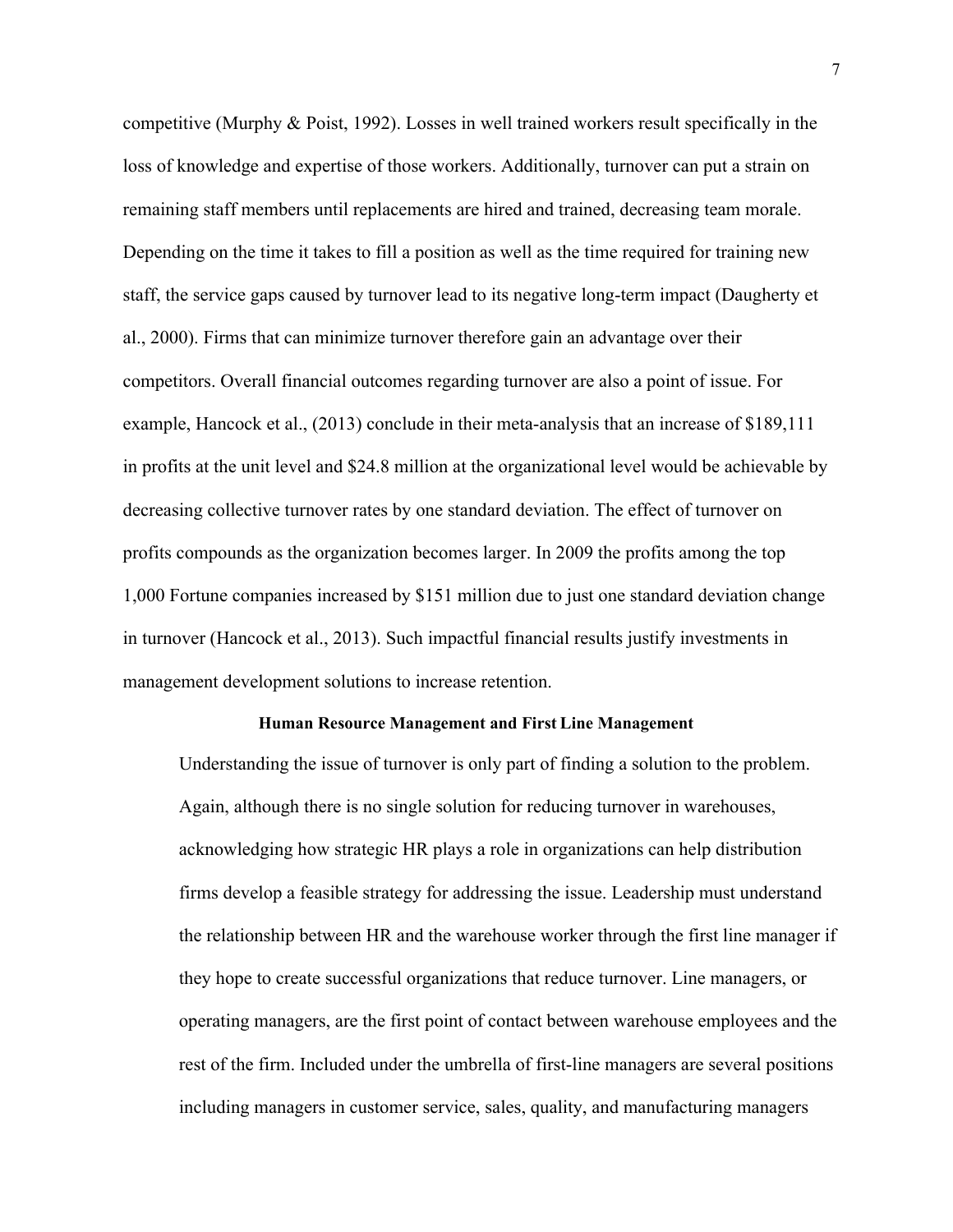(Sikora & Ferris, 2014). Line managers are the source of employees' most direct experiences with an organization's HR practices, yet their critical role in the process of HR practice delivery is often overlooked (Kehoe & Han, 2019). Executive leadership may be underutilizing management's ability to reach employees by classifying managers strictly as messengers for the HR function. In such a one-dimensional approach the manager's potential to be recognized as an organizational implementer is ignored (Kehoe & Han, 2019). The role of managers as implementers is a part of what is referred to by Kehoe and Han (2019) as HR devolution. HR devolution is the delegation of implementing HR practices to the line managers. It allows managers to directly respond to HR issues at the local level (on the shop floor), while allowing the HR staff to focus on strategic issues (Kehoe & Han, 2019). When leaders and other stakeholders give attention to the HR-line manager relationship they can allow organizational efforts to be implemented by individuals at multiple levels of the firm. The line manager-HR implementation level refers to the degree of functionality between line managers and HR staff (Sikora & Ferris, 2014). A successful relationship between line managers and HR can result in positive employee outcomes that are critical for successful organizations such as "job satisfaction, job performance, and procedural justice perceptions" (Sikora & Ferris, 2014, p. 273). These factors can directly reduce turnover intentions. In this way, line managers can be conceptualized as meaningmakers for helping employees understand what values are prioritized in their organization's HR strategy (Gioia & Chittipeddi, 1991). Research from several scholars indicates that high performance HR devolution behaviors on the part of line managers, "increase job embedment, organizational commitment, affective commitment (Ang et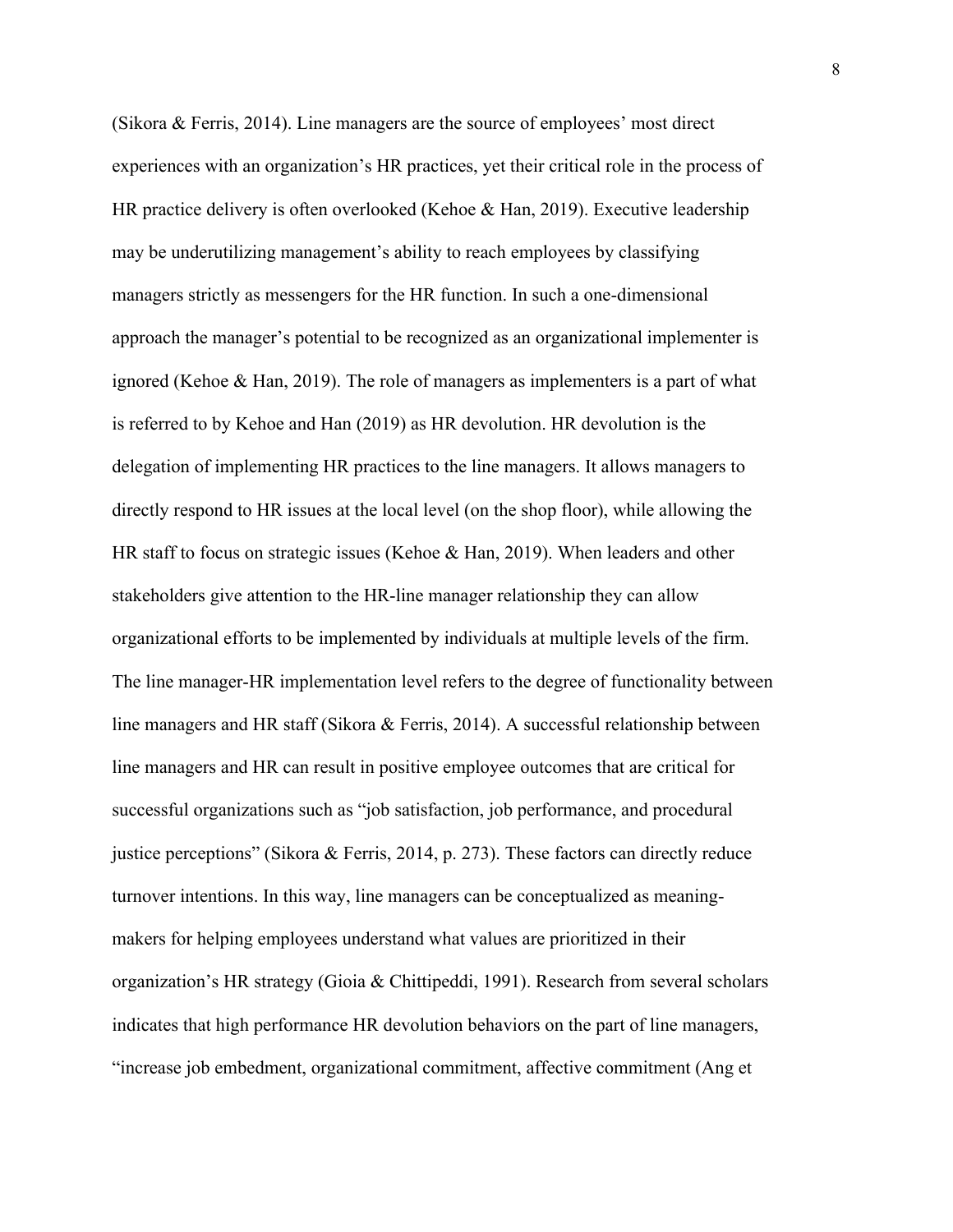al., 2013; DeWettinck & Vroonen, 2017; Gilbert et al., 2011; Shipton et al., 2016), and job satisfaction (DeWettinck & Vroonen, 2017), while negatively relating to turnover intentions (Ang et al., 2013; Sikora & Ferris, 2014)" (Kehoe & Han, 2019, p. 114). Furthermore, evidence has shown that employee satisfaction with traditional HR implementation tasks was positively influenced when managers received guidance and training from HR representatives (Bos-Nehles et al., 2013).

Despite the importance of the line-HR link for implementing effective strategic policy, organizations often lack clarity regarding HR devolution internally. Even though HR practitioners may push certain strategies, if line managers are unaware of these strategies or unwilling to implement them, it becomes unlikely that such policies will ever reach the organization's front-line employees. Such discrepancies suggest that HR strategists may believe that there is a greater HR role for line managers than the line managers are aware of, which answers the question of why HR-line management partnership may not be working in some firms (Beeck et al., 2016). In these cases, there are challenges to the idea of devolution to line. Such issues show, "…that line management practice itself may distort, and possibly even undermine, the contribution which HR policies are supposed to make towards organizational success" (McGovern et al., 1997, p.12). Line managers may also be inadvertently contributing to weaknesses in the HR-line link through several commonly held misconceptions concerning their own ability to impact turnover. One of the most common misconceptions held by managers is that employees leave due to dissatisfaction with pay. Compensation is a relatively weak predictor of individual turnover cognitions, especially when compared to organizational commitment, job satisfaction, and leadership in firms (Allen et al., 2010). Another related misconception,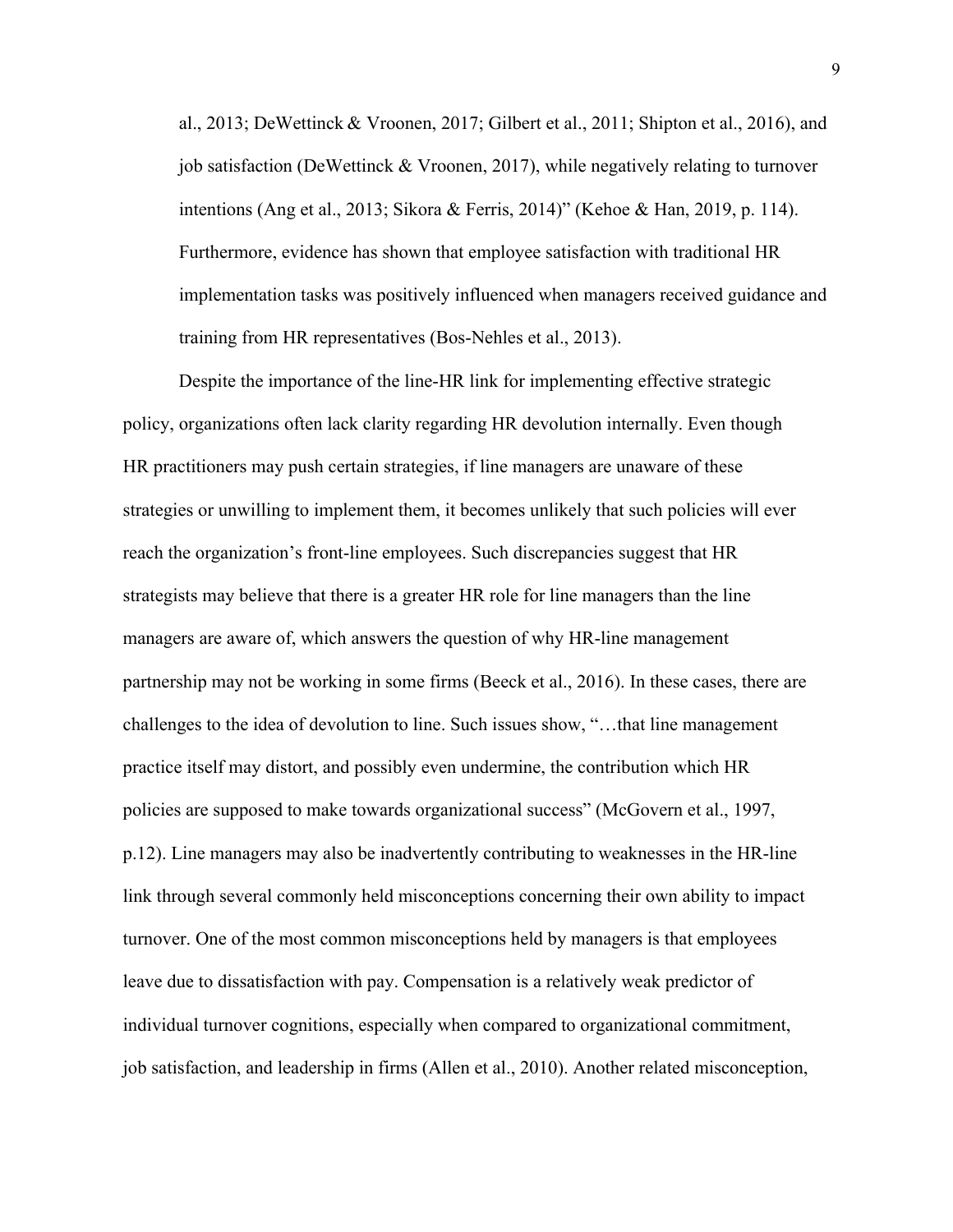common among first-line managers, is the belief that supervisors are limited in their own ability to affect turnover outcomes directly (Allen et al., 2010). Taken together, these two misconceptions reveal the necessity of - and value for- management training. If managers acting as the central link between HR and front-line employees do not understand their role in retention, then firms will not be able to impact the turnover rate. The obvious remedy is to train first-line managers on leadership coaching techniques that impact both job commitment and job satisfaction.

# **Training for Managers in Coaching and Development**

Although it is regrettable that there is less research on management level training and development available, when considering the paradigm shift by firms towards HR devolution, it is hopeful that further studies will be pursued (A. E. Ellinger et al., 2005). Referring to the Attraction, Selection, and Attrition Framework (ASA Framework), people will stay in organizations in which they find a high degree of match. They will first be attracted to these organizations in recruitment and then be selected by them. The final step, attrition, deals with the likelihood of a turnover event. Because organizations are ultimately reflections of the people in them rather than specific processes or procedures, it is the people who must be changed if turnover is to be reduced (Schneider, 1987). First-line managers are strong candidates for change due to their centrality within organizations and their commonly held misconceptions regarding their own organizational roles. Elmadag et. al., (2008) and Huselid (1995) suggested that by focusing on educating supervisors and pursuing management development, organizations may have a more effective method of reaching front line service employees to increase retention. To encourage additional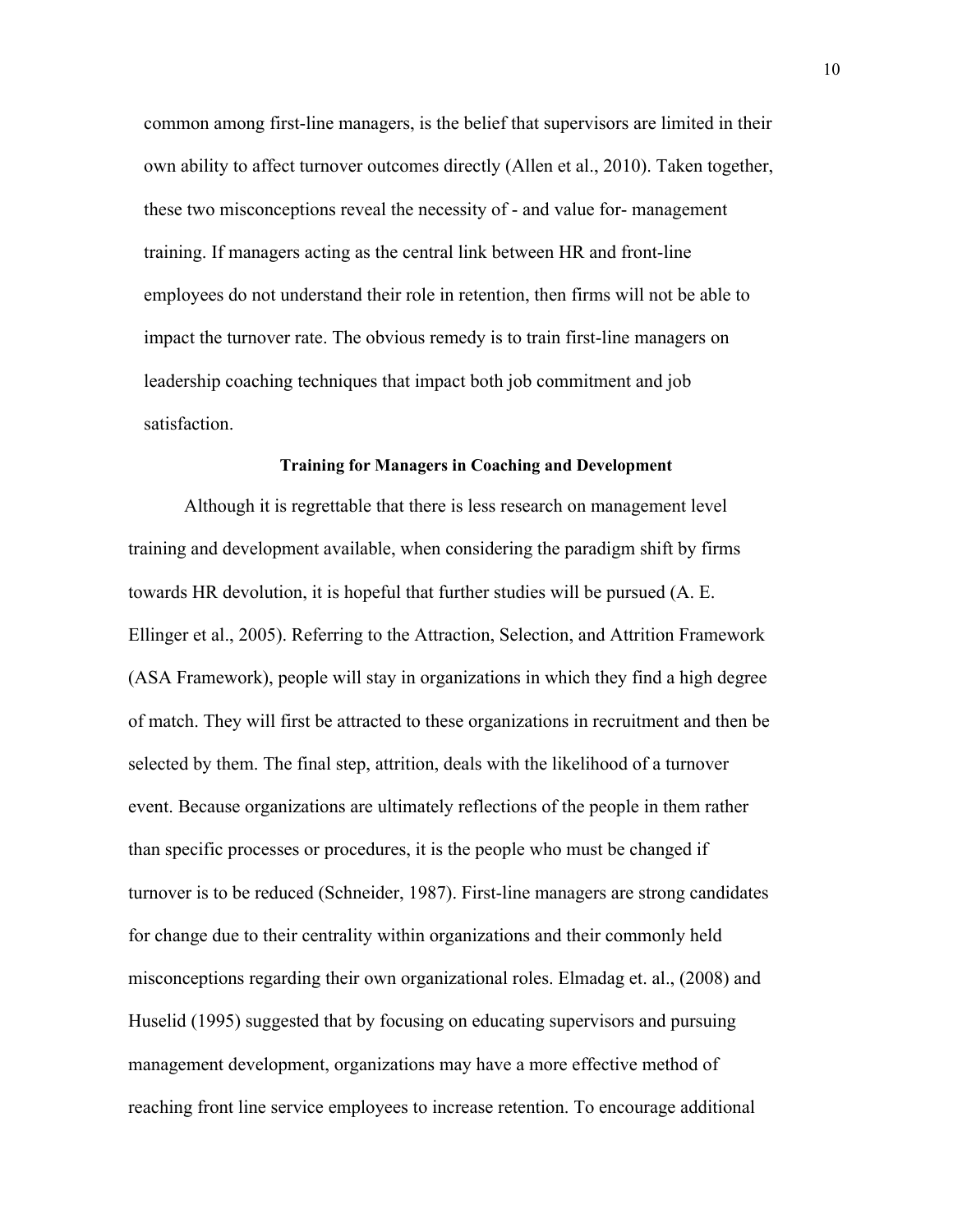research on management coaching, and to transition the focus towards empirically oriented research, Hamlin et al. (2006) compares three independent coaching research projects. The comparative study demonstrates that strong coaching skills are highly valued by firms looking for competent managers. Similarly, a study conducted on management training in 316 Spanish firms found compelling evidence for increased effectiveness in firms that trained managers when compared to those that did not. Management's skill level, innovativeness, and overall involvement with their employees was higher in these firms (Aragon & Valle, 2013). Additionally, WERC (1999) found the average warehouse worker surveyed believed they could be 26% more productive if supported by better management programs. The same survey also revealed that one quarter of workers interviewed thought it was possible to be 50% more productive at work under developed leadership (WERC, 1999). The survey results are particularly noteworthy because they suggest that front line employees themselves would prefer to be assigned to more developed managers within organizations. One model reviewing the analytical findings of a managerial coaching survey proposes that managerial coaching behavior leads employees to be satisfied with their work and thus exhibit increased organizational commitment. Respondents to the survey generally felt more satisfied and exemplified further job commitment when they believed that management provided contextualized learning through coaching (Kim, 2014). Initiating HR policies that facilitate management training encourages managers to engage in coaching behavior. These training policies, which yield increased satisfaction and organizational commitment have the potential to reduce turnover. Such organizational results are generated through what can be described by Ellinger and Bostrom (1999) as a coaching learning episode. During this event, the manager facilitates learning by working directly with their employee which induces triggers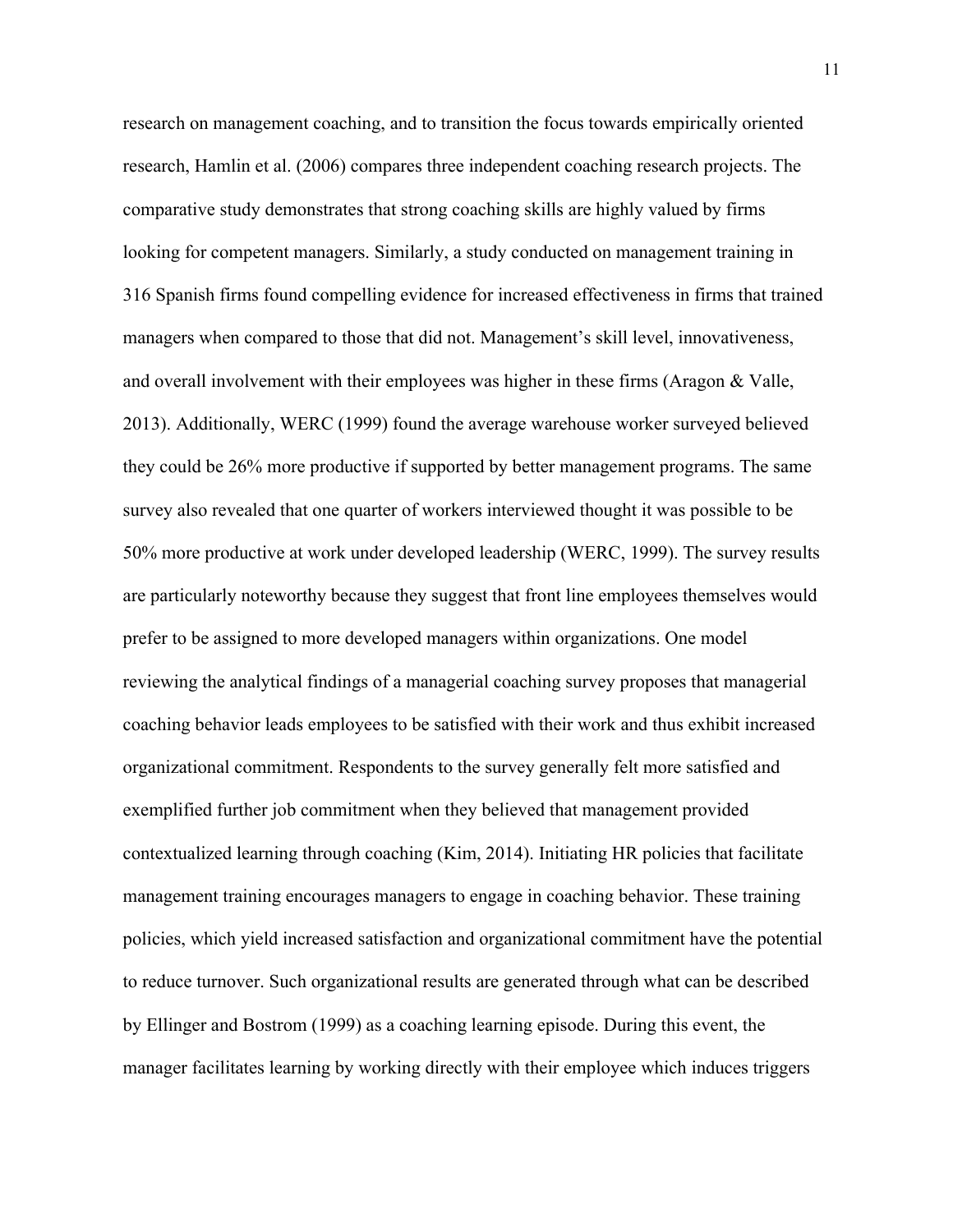and reaction behaviors. With this shared experience, both the manager and the learner have positive individual outcomes which in turn yields greater organizational outcomes. Notable examples of desirable outcomes that can be found after a successful coaching learning episode are stronger relationships between managers and their subordinates as well as improved employee performance (Ellinger & Bostrom, 1999). It is apparent that coaching itself is a complex multi-step process that starts with HR policy and ends with organizational dividends, strengthening the firm's competitive advantage through its human capital.

How does coaching lead to both increased employee satisfaction and organizational commitment? To understand this relationship, we need to understand coaching and the elements that comprise it. McLean et al. (2005) established a coaching scale designed for a business setting. This study, through both content analysis and a factor analysis of empirical data, developed the Four-Dimensional Coaching Model. The study establishes the key aspects of effective coaching skills: the ability to "communicate openly" with others; the tendency to take a "team approach" to problem solving; propensity for valuing people over tasks; and the acceptance of "the ambiguous nature of the work environment" (McLean et al., 2005, p.163). Through the aspects found in the Four-Dimensional Coaching Model, managerial coaches can form positive leader member exchanges (LMX) with their subordinates. LMX is defined by Graen and Uhl-Bien (1995) as the quality of the relationships that supervisors form with their subordinates through interactions in the workplace. LMX has demonstrated a positive correlation with job satisfaction and engagement (Anderson, 2013). Additional analysis determines that LMX is likely to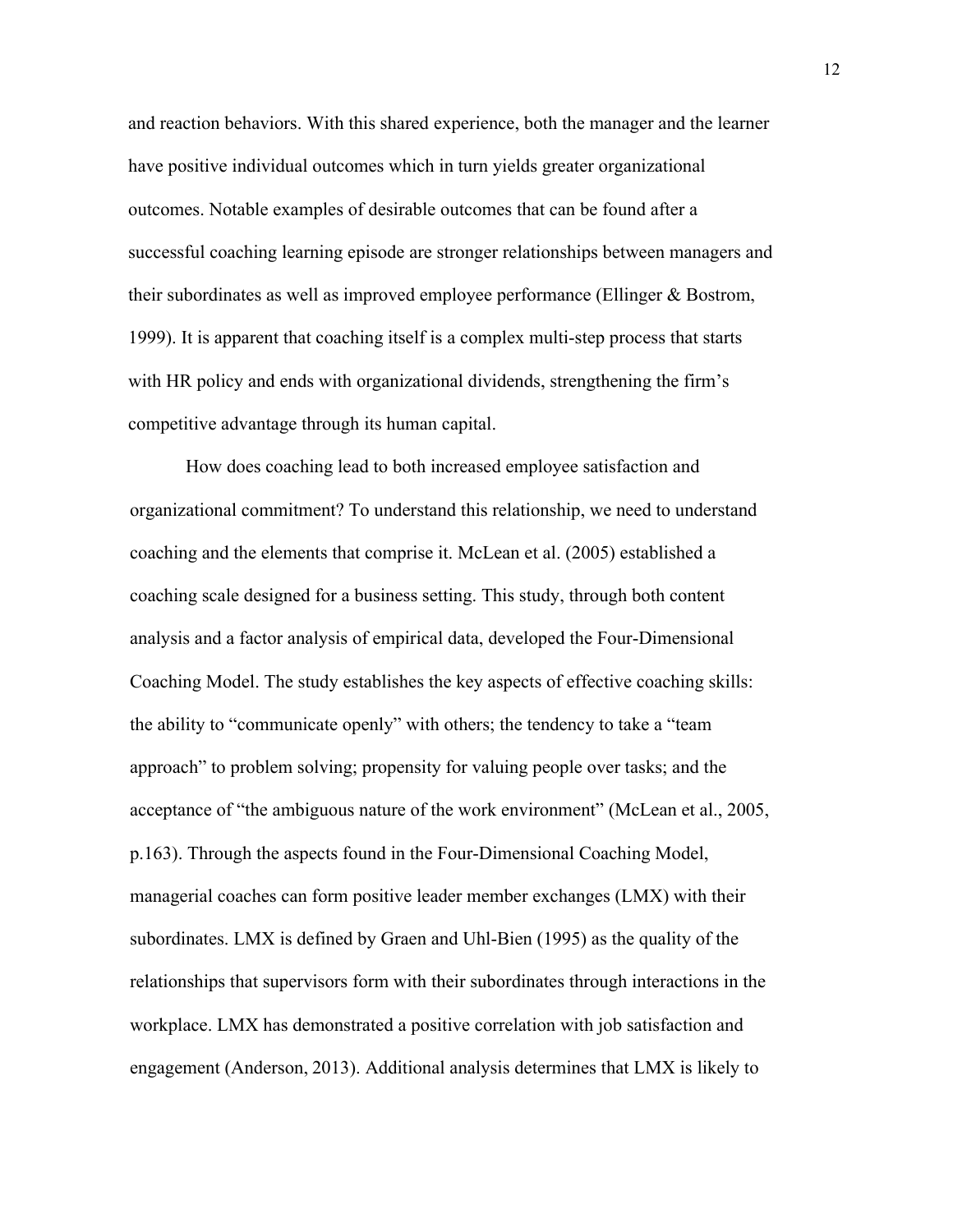act as a bellwether for the effectiveness of organizational HR management on job embedment. Furthermore, job embedment is a proposed mediating variable between HR management's effectiveness and turnover intent (Wheeler et al., 2010). LMX also has a strong negative relationship as a predictor of turnover. As a meta-analytic turnover indicator, LMX has one of the strongest relationships  $(r = -0.25)$ , with the only stronger negative predictor being organizational commitment at  $r = -0.27$  (Allen et al., 2010; Baur et al., 2007; Griffeth et al., 2000; Phillips, 1998). Ideally, firms that engage in management coaching programs that address the Four-Dimensional Coaching Model will have positive LMX and thus a lower avoidable turnover rate.

Leadership is also an important indicator to consider regarding LMX relationships between managers and employees. Although closely related to management, the concept of leadership itself is distinct. Rubenstein et al. (2017) conducted a meta-analysis of voluntary employee turnover and found that leadership is negatively correlated with key aspects related to avoidable turnover such as absenteeism, stress, low job embeddedness, poor performance, work life conflict, and a lack of engagement. Therefore, diminished leadership is likely a strong indicator of high turnover due to low LMX. Hackman & Wageman (2007) suggest programs that develop leadership skills could be invaluable for reducing turnover (Rubenstein et al., 2017). The connection between leadership and turnover in their view is defined by the relationships shared between leaders, subordinates, and high-level stakeholders within the organization (Hackman & Wageman, 2007; Rubenstein et al., 2017). Thus, the quality of a leader's relationship with their subordinate reflects the leader's ability to influence a potential turnover decision (Allen et al., 2007). Furthermore, the concept of leadership functioning as a retention tool reinforces Schneider's ASA Framework by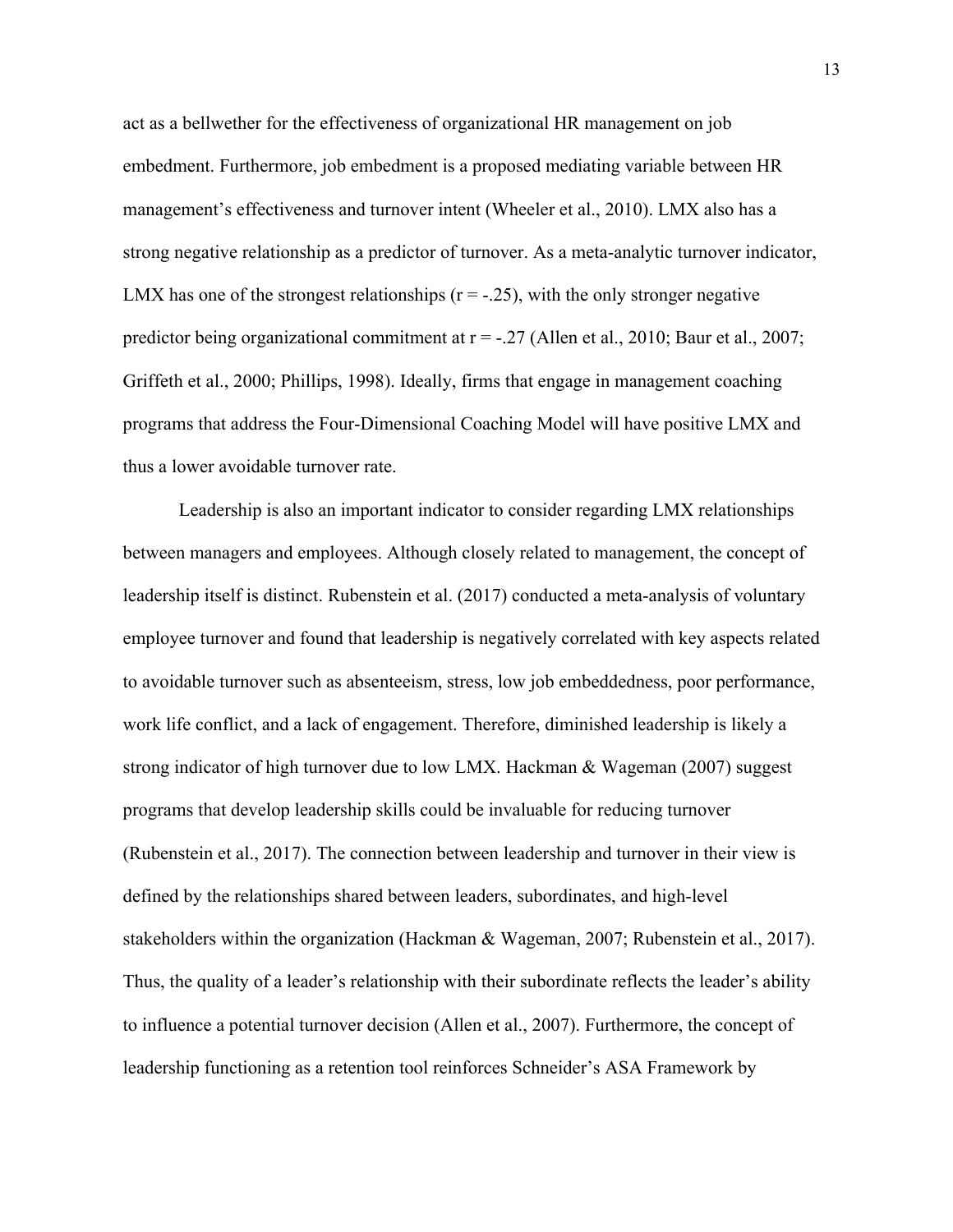focusing on changing an organization's people rather than its processes (Schneider, 1987).

## **Case Study: Management Training Program at the Mayo Clinic**

A case study (McElreth et al., 2005) on how management training and development programs can impact turnover was observed at the Mayo Clinic, a medical treatment and research facility in Scottsdale, Arizona. Mayo's operation faced some of the same structural problems as the warehousing industry, such as labor shortages and leadership gaps. Throughout the 1990's the Mayo Clinic experienced increased turnover rates at its rapidly growing medical facility (treating more than 100,000 patients annually). Just as in the warehousing industry, increasing demand and customer service requirements, as well as falling retention rates, put a strain on performance which warranted an intervention. Mayo's HR department learned through exit interviews and surveys that employee-supervisory relationship issues were leading to turnover. Such issues were a determining factor in employee resignations. The Mayo Clinic had been promoting less experienced staff due to its high growth level and had failed to provide formal training or guidance to these new managers. The newly promoted supervisors had technical abilities, but they lacked seasoned management skills. To remedy the issue, Mayo developed a management training program that had a mix of coaching and formal classroom training. As a result of the program, the number of responses on exit surveys that indicated dissatisfaction with management dropped from 44% in 2001 to 36% in 2003 (McElreth et al., 2005, p. 53). The program also produced a return on investment as Mayo was able to retain at least 90 positions in the first three years of the program. Based on their calculations for every \$1.00 invested, the management training program produced \$9.78 in benefits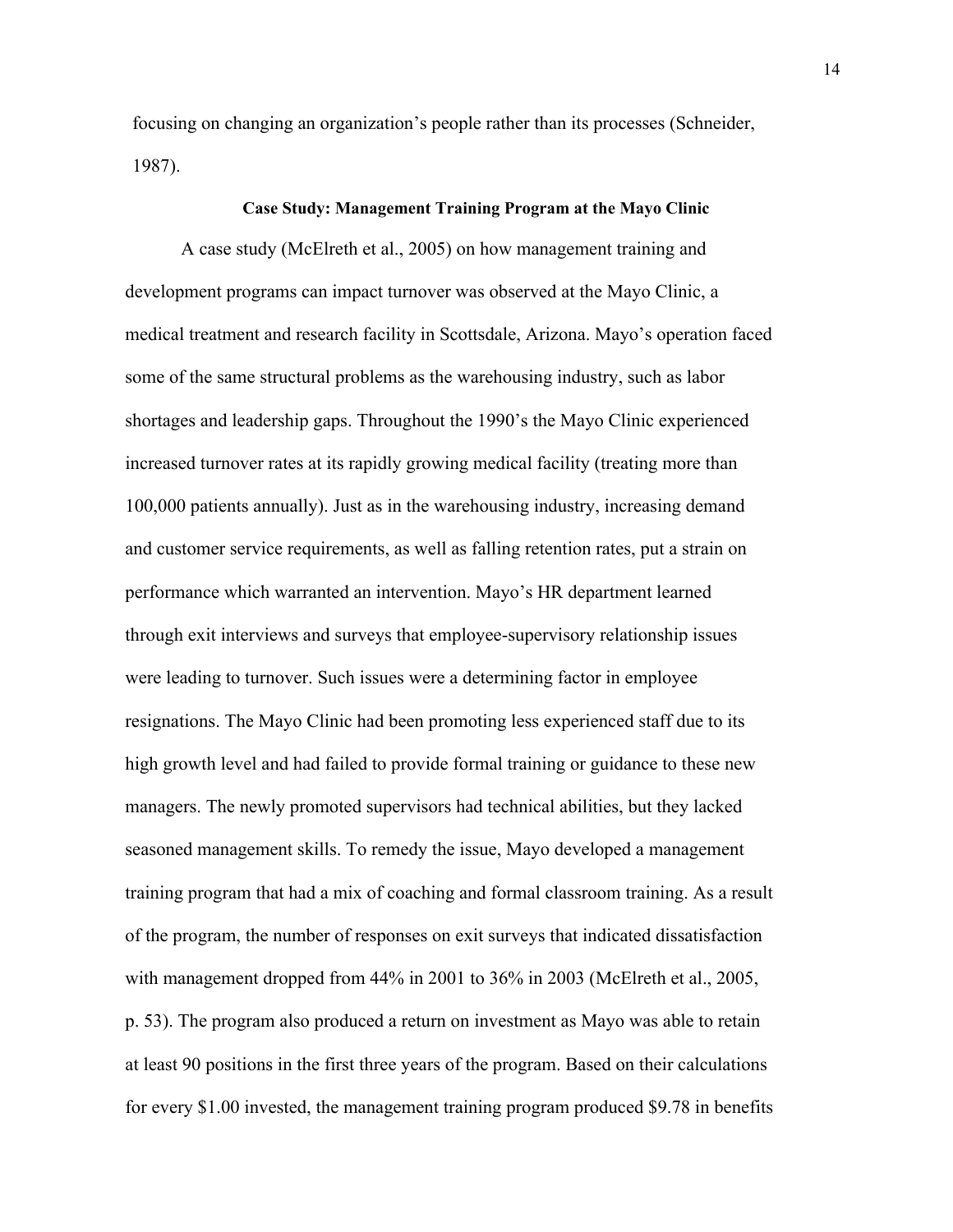(McElreth et al., 2005, p. 54). The Mayo case study reveals how the potential return on investment found in management development can drive organizational performance.

## **Case Study: Coaching in Warehouses**

One of the first prominent empirical studies on managerial coaching in warehousing reviewed 18 U.S. warehousing operations and provided a pre-cursor for further scholarship on the subject (A. E. Ellinger et al., 2005). In their 2005 study Ellinger et. al. distributed surveys to both managers and employees to determine the quality of coaching employees were receiving. Eight coaching behaviors were examined including:

question framing (encouraging employees to think through issues), being a resource, holding back (not providing all the answers), soliciting feedback, setting and communicating expectations, broadening employee's perspectives (getting them to see differently/the big picture), and using analogies, scenarios, and examples. (A. E. Ellinger et al., 2005, p.624)

The mean scores of these eight behaviors revealed low levels of coaching from supervisors, suggesting that little emphasis was placed on coaching and development programs in warehouses (A. E. Ellinger et al., 2005). As one of the few studies available on manager training in warehousing, one of its goals was to conduct an initial sampling of the warehousing industry and to encourage more research on the subject. The study found that supervisory coaching behavior and hours of training were important predictors of job satisfaction, a factor which would have an impact on retention rates due to its negative correlation with turnover cognitions and behaviors. (Abelson, 1987; A. E. Ellinger et al., 2005, p. 632; Casper et al., 2010).

# **Barriers to Management Training**

With high turnover costs, and relatively strong return on investment for managerial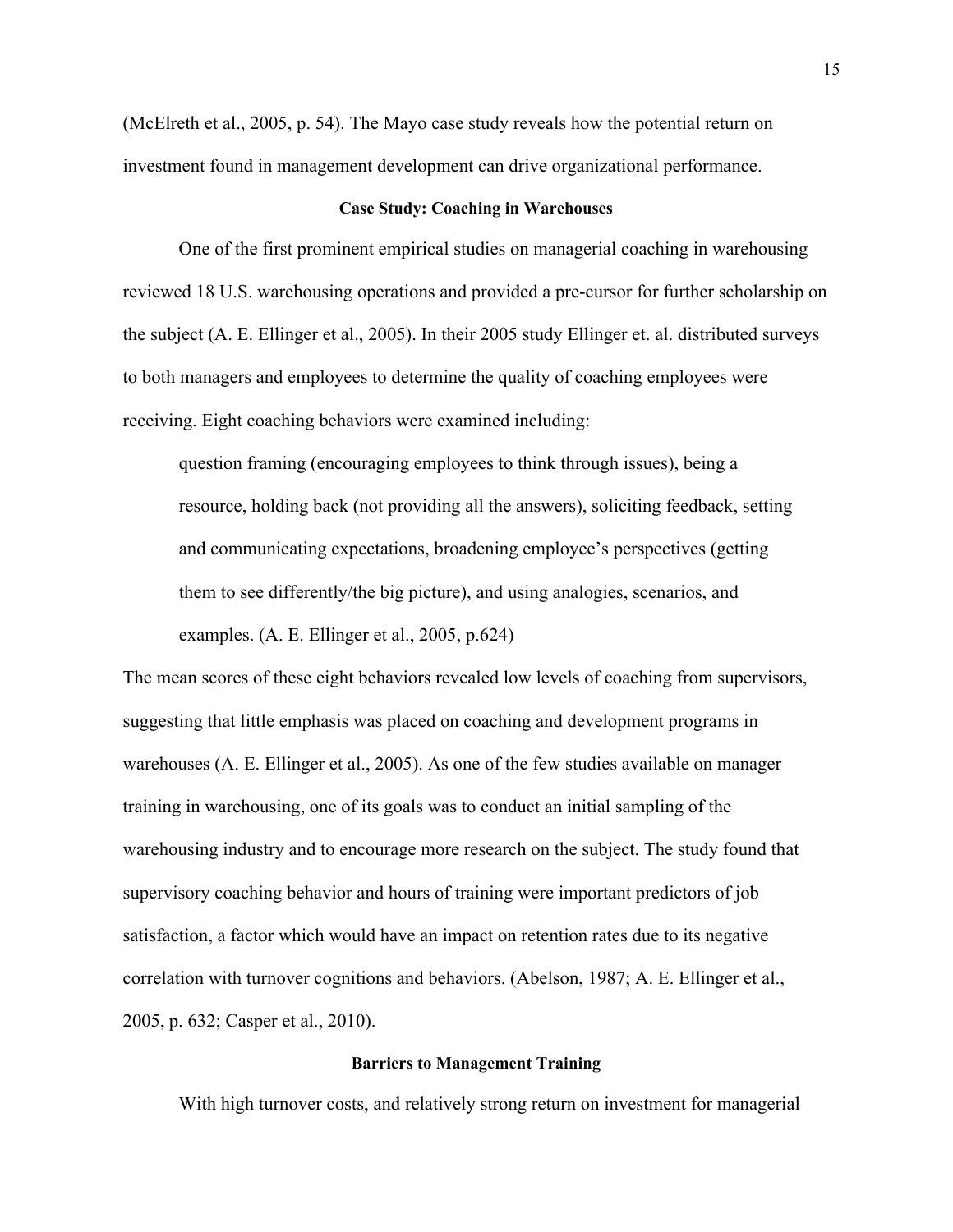coaching efforts, why are such high potential solutions not more prevalent in organizations? Until recently, there has been a lack of detailed study on managerial coaching in warehousing, although more case studies are being developed with the expansion of the industry (A. E. Ellinger et al., 2005; Min, 2007). Additionally, the expansion of concepts such as HR devolution and LMX have paved the way for study in managerial coaching to gain the attention of researchers. By highlighting the developing role of HR, transitioning from a transactional to a strategic one, management roles have become integrated with HR functionality. Such concepts have positioned managerial coaching to be at the forefront of HR solutions for organizational issues such as turnover. Despite such progress, real barriers in organizational structure may explain the lack of managerial coaching in organizations. These barriers to coaching adaptation also help to explain why until recently there has been little to no scholarship on managerial coaching. Formal management, especially in a warehousing environment, has been relegated traditionally to the command-and-control style, which is significantly more authoritarian than a team-based coaching style. In this paradigm of management, managers hold supreme authority (Ellinger & Bostrom, 1999). Managers adhering to command and control are also significantly task oriented. They are focused on goals that are attainable in the short term such as packaging orders and loading trucks. There is often resistance to coaching and development in firms that do not recognize HR devolution. There is a tendency for managers without training to focus on short term activities as their only objectives, rather than developing and retaining their employees over time (McGovern et al., 1997). A typical justification in arguments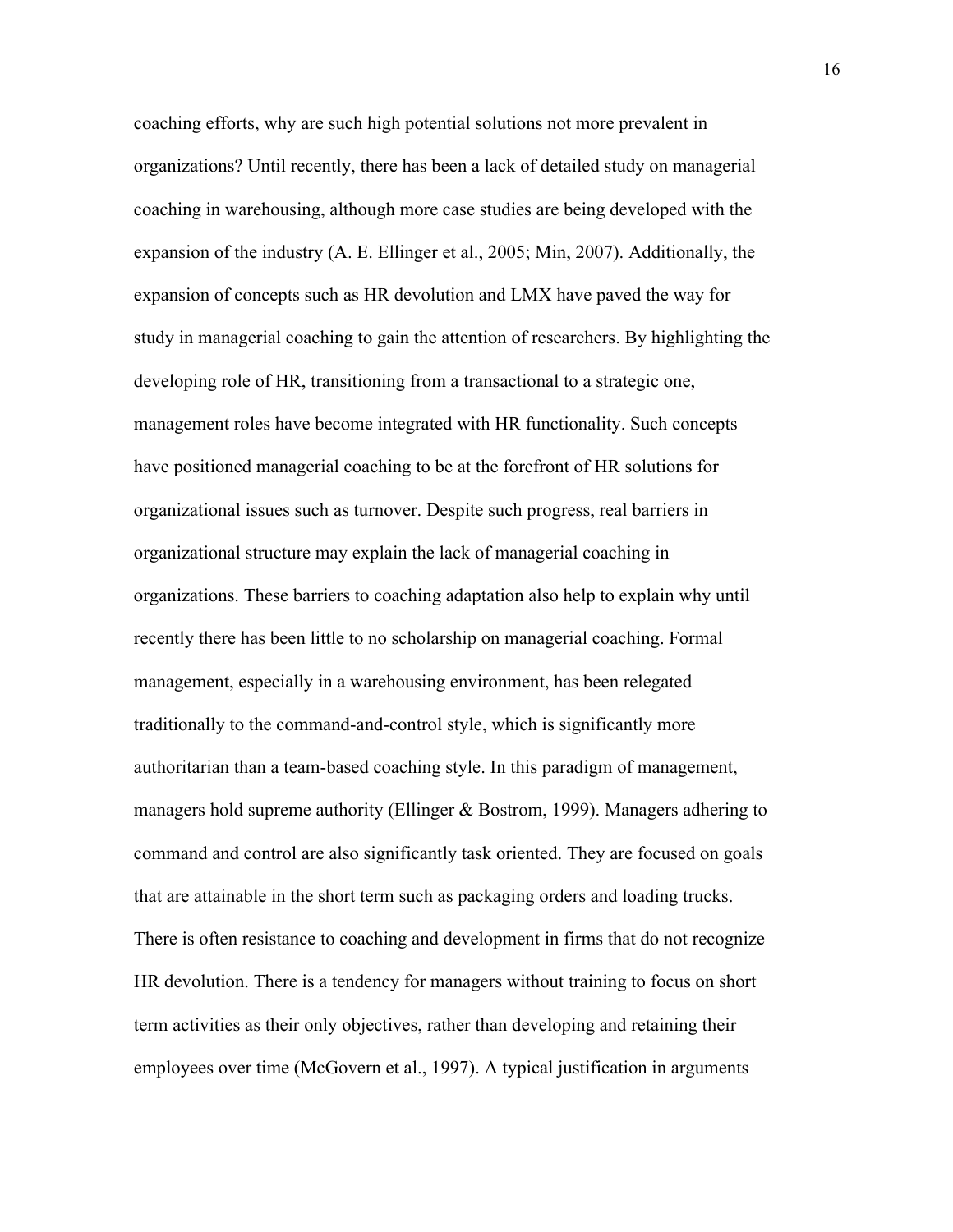made by resistant managers is that time constraints prevent them from considering coaching as a viable management plan (McLean et al., 2005). By focusing on time sensitive tasks and using those tasks as leverage for not embracing coaching, unsupportive managers can produce a firewall against change. Another challenge that serves as a barrier for changing the traditional short term management mentality is a general lack of resources even amongst managers who would be willing to embrace change and development efforts. There may be no training or incentive program available for managers to facilitate the transition. One example can be found in a case study that surveys line managers. One responding manager commented:

To me, the single biggest thing you could do to improve management is teach managers how to teach people, which no one teaches in management school or in any business anywhere. No one teaches you how to teach people (A. D. Ellinger & Bostrom, 1999, p. 767).

Without an emphasis on training and readily available programs within the firm, it is easier for managers to focus only on the day-to-day tasks rather than long term people management skills, especially where there is no clear definition of management roles (McGovern et al., 1997). Relationships with subordinates do not matter because they are not measured and do not fit into short term goals for the average line manager. Such tendencies are counterproductive for a successful managerial coach who will accept short term disappointment in exchange for significant development over time (A. E. Ellinger et al., 2005). A company at the strategic level may engage in HR devolution, but if there is no attempt to educate line managers through training to motivate them, then devolution to the line will not be realized. Getting managers to buy into managerial training is the first critical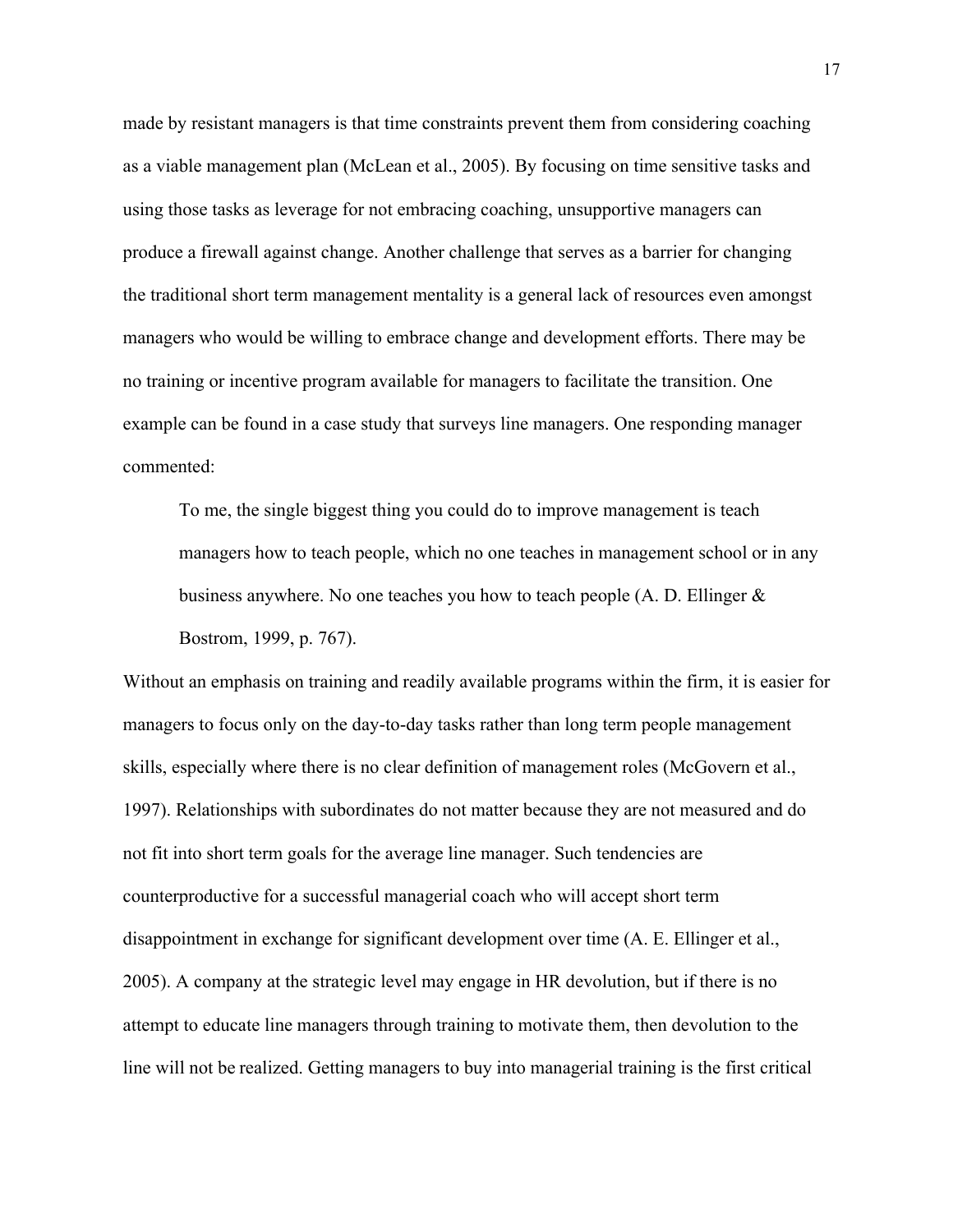step for firms to successfully implement strategic training programs (McElrath et al., 2005; McLean et al., 2005; Yarnall, 1998). Devolution strategies only work if managers are willing and open participants. An important part of getting HR policies disseminated to the workforce is through the training or re-education of managers so that they can intercept turnover cognitions pro-actively on the warehouse floor. The reduction of turnover intentions is where firms can gain ground as the point of actual turnover comes too late for managers to make a successful retention attempt (Wheeler et al., 2010).

## **Conclusion**

Although this review acknowledges the relatively new nature of the topic and the need for further research, a successful management training program will help firms reduce the high turnover rates in the fast-paced warehousing industry. The changes in strategic HR practices have indeed facilitated a changing role for the line manager based on feedback and coaching. By developing their employees managers can ultimately hope to reduce turnover and build stronger teams. A method for achieving organizational successes can be found in carefully designed management training programs that are actively supported by the firm's leadership. The labor driven challenges within the warehousing industry require firms to think creatively about leadership if they hope to be successful. While managerial training in the warehouse setting is not the only solution to maintaining a firm's human capital, it is indeed a promising one.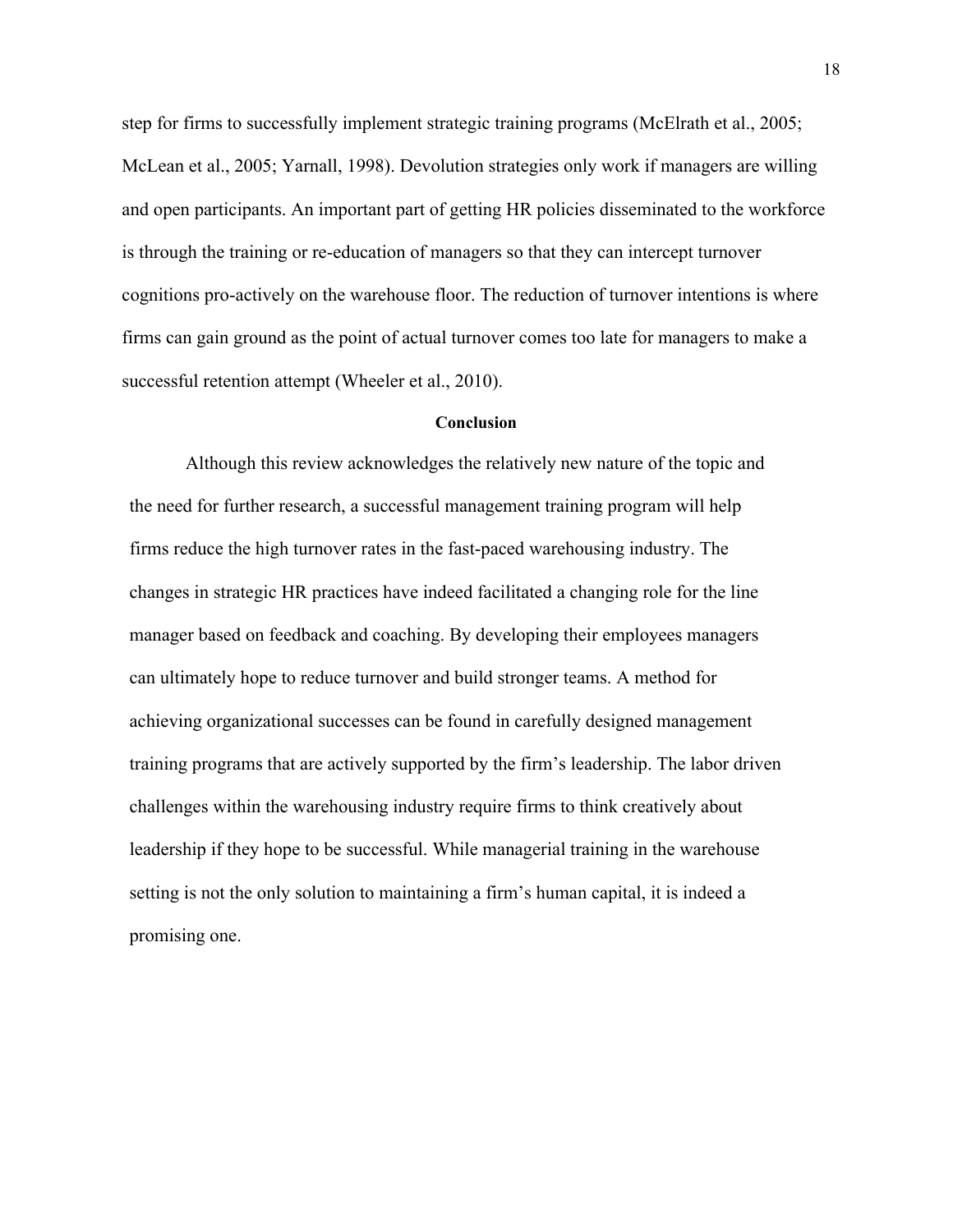#### **References**

- Abelson, M. A. (1987). Examination of avoidable and unavoidable turnover. *Journal of Applied Psychology*, *72*(3), 382–386. http://dx.doi.org.ezp1.villanova.edu/10.1037/0021- 9010.72.3.382
- Allen, D. G., Bryant, P. C., & Vardaman, J. M. (2010). Retaining talent: Replacing misconceptions with evidence-based strategies. *Academy of Management Perspectives*, 24(2), 48–64.

Anderson, V. (2013). A Trojan Horse? The implications of managerial coaching for leadership theory. *Human Resource Development International*, *16*(3), 251– 266. https://doi.org/10.1080/13678868.2013.771868

- Ang, S. H., Bartram, T., McNeil, N., Leggat, S. G., & Stanton, P. (2013). The effects of highperformance work systems on hospital employees' work attitudes and intention to leave: A multi-level and occupational group analysis. *International Journal of Human Resource Management*,24, 3086– 3114. http://dx.doi.org/10.1080/09585192.2013.775029
- Aragon, I. B., & Valle, R. S. (2013). Does training managers pay off? *The International Journal of Human Resource Management*, *24*(8), 1671–1684. https://doi.org/10.1080/09585192.2012.725064
- Autry, C. W., & Daugherty, P. J. (2003). Warehouse operations employees: Linking personorganization fit, job satisfaction, and coping responses. *Journal of Business Logistics*, *24*(1), 171–198.

http://search.proquest.com/docview/212663984/abstract/7A33DF730F6A47E3PQ/1

- Bauer, T. N., Bodner, T., Erdogan, B., Truxillo, D. M., & Tucker, J. S. (2007). Newcomer adjustment during organizational socialization: A meta-analytic review of antecedents, outcomes, and methods. *Journal of Applied Psychology*,92,707-721.
- Beeck, S. O. de, Wynen, J., & Hondeghem, A. (2016). HRM implementation by line managers: Explaining the discrepancy in HR-line perceptions of HR devolution. *The International*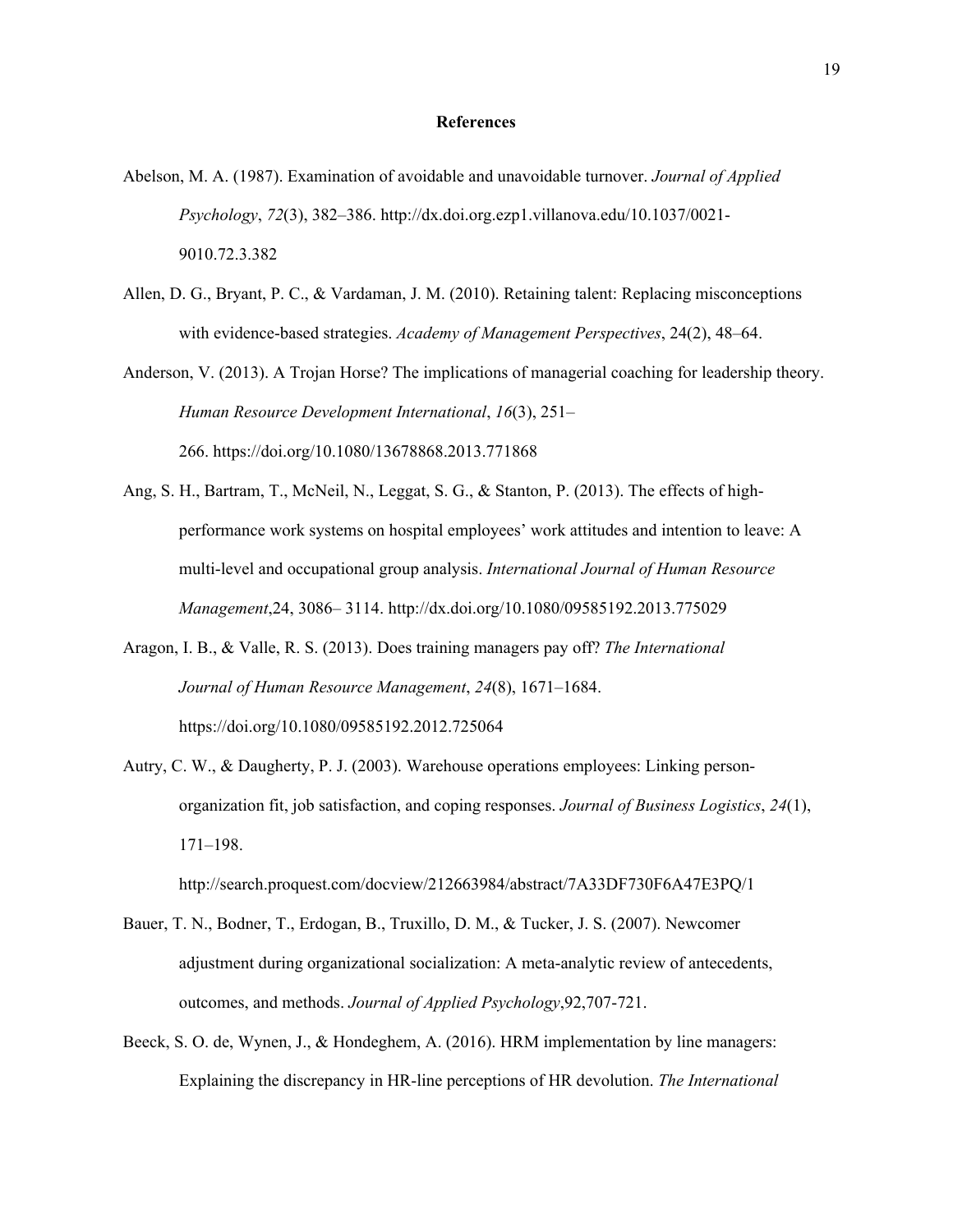*Journal of Human Resource Management*, 27(17), 1901–1919. https://doi.org/10.1080/09585192.2015.1088562

- Bos-Nehles, A. C., Van Riemsdijk, M. J., & Looise, J. C. (2013). Employee perceptions of line management performance: Applying the AMO theory to explain the effectiveness of line managers' HRM implementation. *Human Resource Management*, 52, 861–877. http://dx.doi.org/10.1002/hrm.21578
- Casper, W. C., Edwards, B. D., & Gue, K. (2010). The state of the distribution workforce and what it means for the material handling industry. *The Material Handling Industry of America*, 1-32.

http://www.mhi.org/downloads/learning/cicmhe/funding/StateofDistWorkforce.pdf

- Chan, F. T. S., & Chan, H. K. (2011). Improving the productivity of order picking of a manual-pick and multi-level rack distribution warehouse through the implementation of class-based storage.*Expert Systems with Applications*, *38*(3), 2686–2700. https://doi.org/10.1016/j.eswa.2010.08.058
- Daugherty, P. J., Lusch, R. F., Myers, M. B., & Griffith, D. A. (2000). Linking compensation and retention. *Supply Chain Management Review*, *4*(3), 64.
- De Koster, R., Le-Duc, T., & Roodbergen, K. J. (2006). Design and control of warehouse order picking: A literature review. *European Journal of Operational Research*, 182(2), 481–501.
- Devi, T. R., Munuswamy, S., & Jasim, M. (2019). Factors influencing job burnout level: An empirical investigation on warehouse employees. *International Public Health Journal*, *11*(2), 211–219.

http://search.proquest.com/docview/2276833152/abstract/6BD22FBBF798471APQ/1

DeWettinck, K., & Vroonen, W. (2017). Antecedents and consequences of performance management enactment by front-line managers. Evidence from Belgium. *International*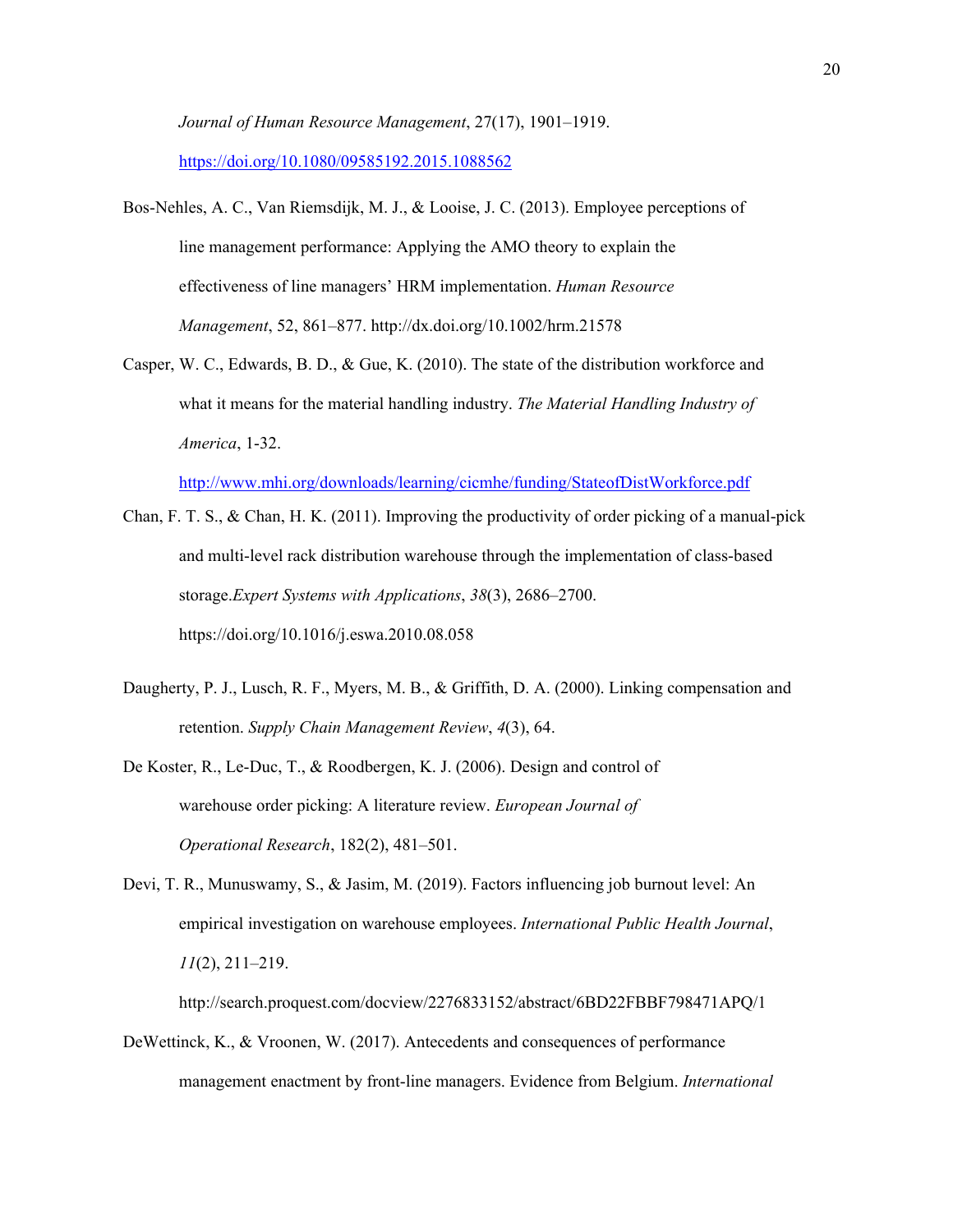*Journal of Human Resource Management*, 28, 2473–2502. http://dx.doi.org/10.1080/09585192.2015.1137608

Ellinger, A. D., & Bostrom, R. P. (1999). Managerial coaching behaviors in learning organizations. *Journal of Management Development*, *18*(9),75771. https://doi.org/10.1108/02621719910300810

Ellinger, A. D., Ellinger, A. E., & Keller, S. B. (2003). Supervisory coaching behavior, employee satisfaction, and warehouse employee performance: A dyadic perspective in the distribution industry. *Human Resource Development Quarterly*, *14*(4), 435–458. https://doi.org/10.1002/hrdq.1078

- Ellinger, A. E., Ellinger, A. D., & Keller, S. B. (2005). Supervisory coaching in a logistics context. *International Journal of Physical Distribution & Logistics Management*, *35*(9), 620–636. https://doi.org/10.1108/09600030510634562
- Elmadağ, A. B., Ellinger, A. E., & Franke, G. R. (2008). Antecedents and consequences of frontline service employee commitment to service quality. *Journal of Marketing Theory and Practice*, *16*(2), 95–110. https://doi.org/10.2753/MTP1069-6679160201
- Gilbert, C., De Winne, S., & Sels, L. (2011). The influence of line managers and HR department on employees' affective commitment. *International Journal of Human Resource Management*, 22, 1618–1637.http://dx.doi.org/10.1080/09585192.2011.565646
- Gioia, D. A., & Chittipeddi, K. (1991). Sensemaking and sensegiving in strategic change initiation. *Strategic Management Journal*, *12*(6), 433–448. https://doi.org/10.1002/smj.4250120604
- Gooley, T. B. (2001). How to keep good people. Logistics Management and Distribution Report; Radnor, 40(1), 55–60. https://doi.org/10.1108/09600030510634562
- Graen, G. B., & Uhl-Bien, M. (1995). Relationship-based approach to leadership: Development of leader- member exchange (LMX) theory of leadership over 25 years: Applying a multi-level multi- domain perspective. *The Leadership Quarterly*, *6*(2), 219–247. https://doi.org/10.1016/1048- 9843(95)90036-5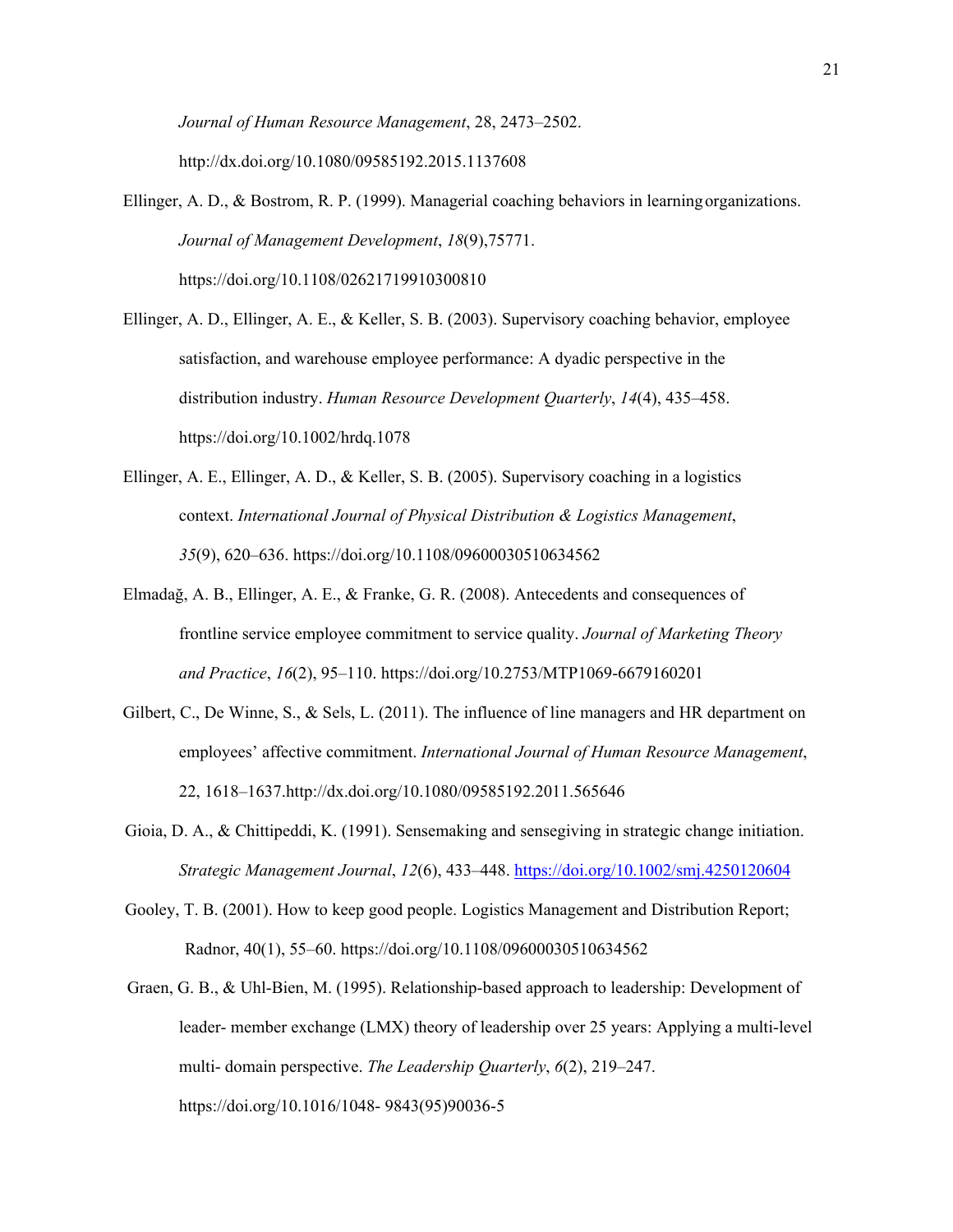- Griffeth, R. W., Hom, P. W., & Gaertner, S. (2000). A meta-analysis of antecedents and correlates of employee turnover: Update, Moderator Tests, and research implications for the next millennium*. Journal of Management*, 26(3), 463–488. https://doi.org/10.1177/014920630002600305
- Hackman, J. R., & Wageman, R. (2007). Asking the right questions about leadership: Discussion and conclusions. *American Psychologist*, 62(1), 43–47. http://dx.doi.org.ezp1.villanova.edu/10.1037/0003-066X.62.1.43
- Hamlin, R. G., Ellinger, A. D., & Beattie, R. S. (2006). Coaching at the heart of managerial effectiveness: A cross-cultural study of managerial behaviors. *Human Resource Development International*, *9*(3), 305–331. https://doi.org/10.1080/13678860600893524
- Hancock, J. I., Allen, D. G., Bosco, F. A., McDaniel, K. R., & Pierce, C. A. (2013). Meta-analytic review of employee turnover as a predictor of firm performance. *Journal of Management*, *39*(3), 573– 603. https://doi.org/10.1177/0149206311424943
- Hausknecht, J. P., & Trevor, C. O. (2011). Collective turnover at the group, unit, and organizational levels: Evidence, issues, and implications. *Journal of Management*, *37*(1), 352–388. https://doi.org/10.1177/0149206310383910
- Huselid, M. A. (1995). The impact of human resource management practices on turnover, productivity, and corporate financial performance. *The Academy of Management Journal*, *38*(3), 635–672. JSTOR. https://doi.org/10.2307/256741
- Kehoe, R. R., & Han, J. H. (2019). An expanded conceptualization of line managers' involvement in human resource management. *Journal of Applied Psychology, 105*(2), 111-129. http://dx.doi.org.ezp1.villanova.edu/10.1037/apl0000426
- Keller, S. B., & Ozment, J. (2009). Research on personnel issues published in leading logistics journals: What we know and don't know. *The International Journal of Logistics Management*, *20*(3), 378– 407. https://doi.org/10.1108/09574090911002832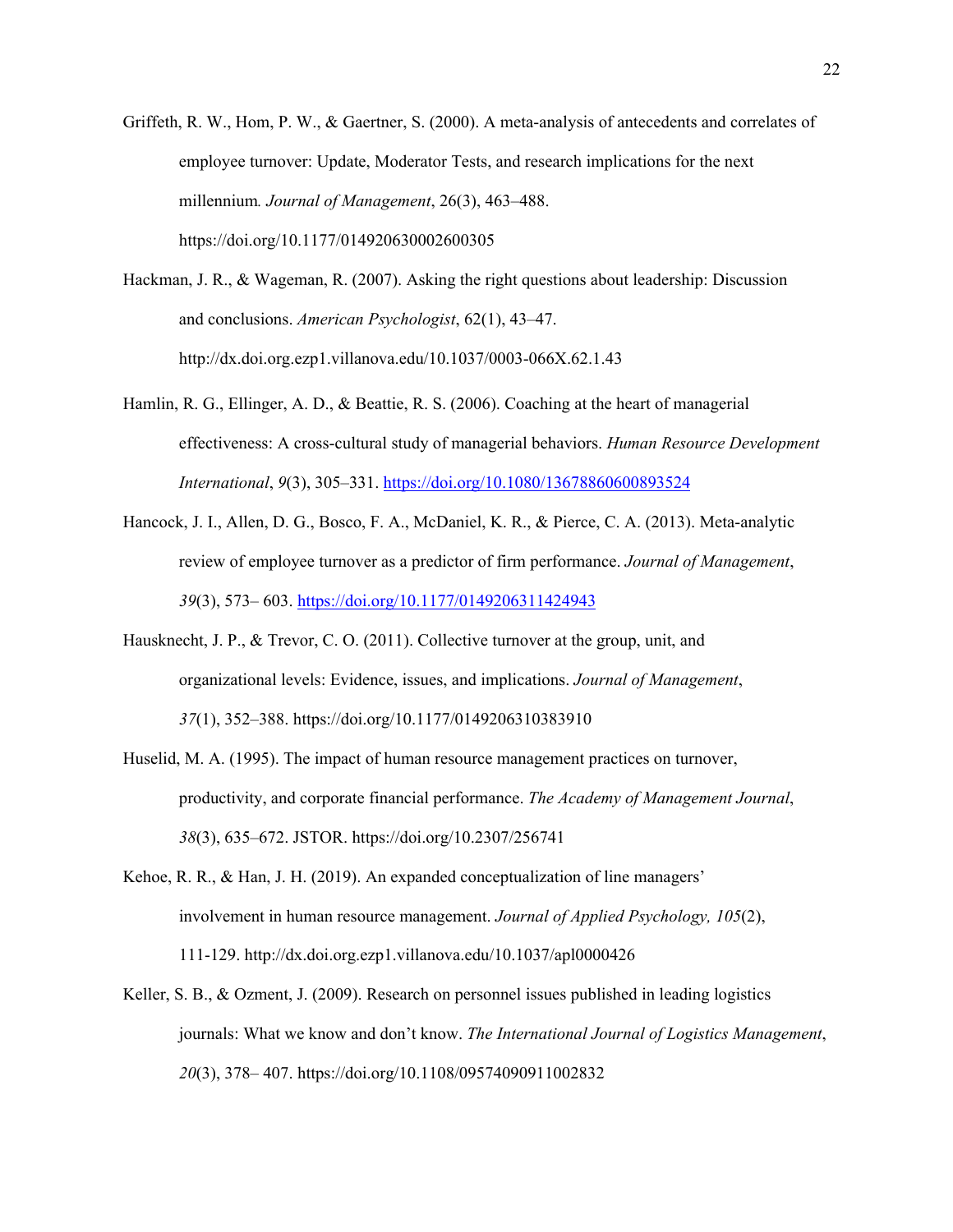- Kim, S. (2014). Assessing the influence of managerial coaching on employee outcomes. *Human Resource Development Quarterly*, *25*(1), 59–85. https://doi.org/10.1002/hrdq.21175
- McElrath, M., Godat, L., Musson, J., Libow, J., & Graves, J. (2005). Improving supervisors' effectiveness: Mayo Clinic finds answers through research. *Journal of Organizational Excellence*, *25*(1), 47–56. https://doi.org/10.1002/joe.20079
- McGovern, P., Gratton, L., Hope-Hailey, V., Stiles, P., & Truss, C. (1997). Human resource management on the line? *Human Resource Management Journal*, *7*(4), 12–29. https://doi.org/10.1111/j.1748- 8583.1997.tb00286.x
- McLean, G. N., Yang, B., Kuo, M.-H. C., Tolbert, A. S., & Larkin, C. (2005). Development and initial validation of an instrument measuring managerial coaching skill. *Human Resource Development Quarterly*, *16*(2), 157–178.

http://onlinelibrary.wiley.com/doi/abs/10.1002/hrdq.1131

- Min, H. (2004). An examination of warehouse employee recruitment and retention practices in the USA. *International Journal of Logistics Research and Applications*, *7*(4), 345–359. https://doi.org/10.1080/13675560412331282948
- Min, H. (2007). Examining sources of warehouse employee turnover. *International Journal of Physical Distribution & Logistics Management; Bradford*, *37*(5), 375–388. http://dx.doi.org.ezp1.villanova.edu/10.1108/09600030710758437
- Mobley, W. H. (1977). Intermediate linkages in the relationship between job satisfaction and employee turnover. *Journal of Applied Psychology*, *62*(2), 237–240. http://dx.doi.org.ezp1.villanova.edu/10.1037/0021-9010.62.2.237
- Murphy, P. R., & Poist, R. F. (1992). Managing the human side of public warehousing: An overview of modern practices. *Transportation Journal*, *31*(3), 54–62. http://ezproxy.villanova.edu/login?URL=http://search.ebscohost.com/login.aspx?direct=true &db=buh&AN=8505081&site=ehost-live&scope=site

Murphy, P. R., & Poist, R. F. (1993). In search of warehousing excellence: A multivariate